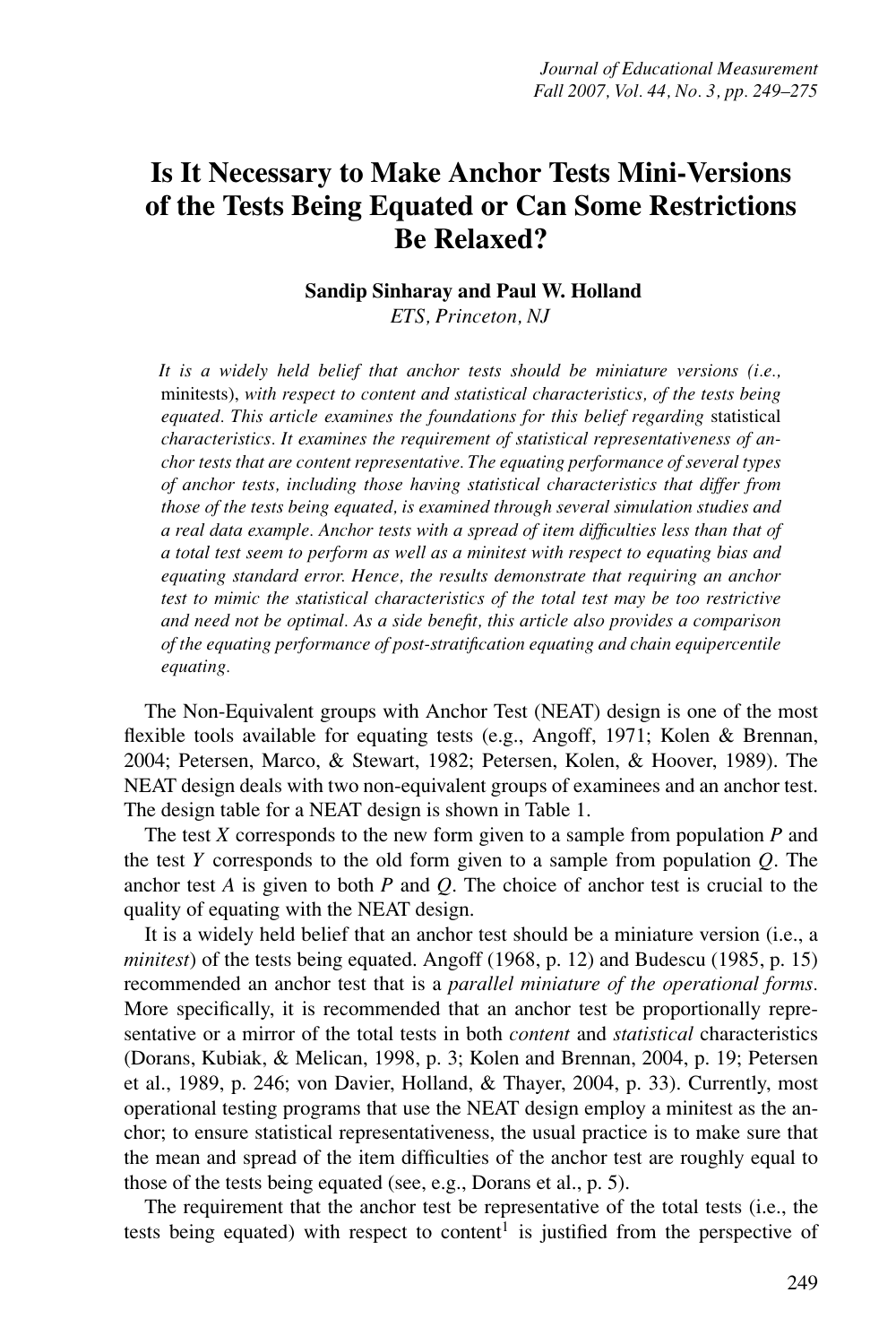TABLE 1 *The NEAT Design*

| Population                                         | New Form $X$ | Old Form $Y$ | Anchor $A$ |
|----------------------------------------------------|--------------|--------------|------------|
| New form population $P$<br>Old form population $Q$ |              |              |            |

content validity and has been shown to be important by Klein and Jarjoura (1985) and Cook and Petersen (1987). Peterson, Marco, and Stewart (1982) demonstrated the importance of having the mean difficulty of the anchor tests close to that of the total tests. We also acknowledge the importance of these two aspects of an anchor test. However, the literature does not offer any proof of the superiority of an anchor test for which the spread of the item difficulties is representative of the total tests. Furthermore, a minitest has to include very difficult or very easy items to ensure adequate spread of item difficulties, which can be problematic as such items are usually scarce (one reason being that such items often have poor statistical properties like low discrimination and are thrown out of the item pool). An anchor test that relaxes the requirement on the spread of the item difficulties might be more operationally convenient, especially for testing programs using external anchor tests.

Motivated by the above, this article focuses on anchor tests that

- are content representative
- have the same mean difficulty as the total tests
- have spread of item difficulties less than that of the total tests

Operationally, such an anchor test can be constructed exactly in the same manner as the minitests are constructed except for the requirement that it mimic the spread of the item difficulties of the total tests. Because items with moderate difficulty values are often more common, an operationally convenient strategy to construct such an anchor test may be to include only moderate-difficulty items in the anchor test.

To demonstrate the adequate performance of anchor tests with spread of item difficulties less than that of the minitest, Sinharay and Holland (2006) defined a "miditest" as an anchor test with a very small spread of item difficulties and a "semimiditest" as one with a spread of item difficulty that lies between those of the miditest and the minitest. The semi-miditests will often be easier to construct operationally than minitests because there is no need to include very difficult or very easy items in them. Sinharay and Holland cited several works that suggest that the miditest will be satisfactory with respect to psychometric properties like reliability and validity. The next step is to examine how these anchor tests perform compared to the minitests in test equating.

Sinharay and Holland (2006), using a number of simulation studies and a real data example, showed that the miditests and semi-miditests have slightly higher anchortest-to-total-test correlations than the minitests. As higher anchor-test-to-total-test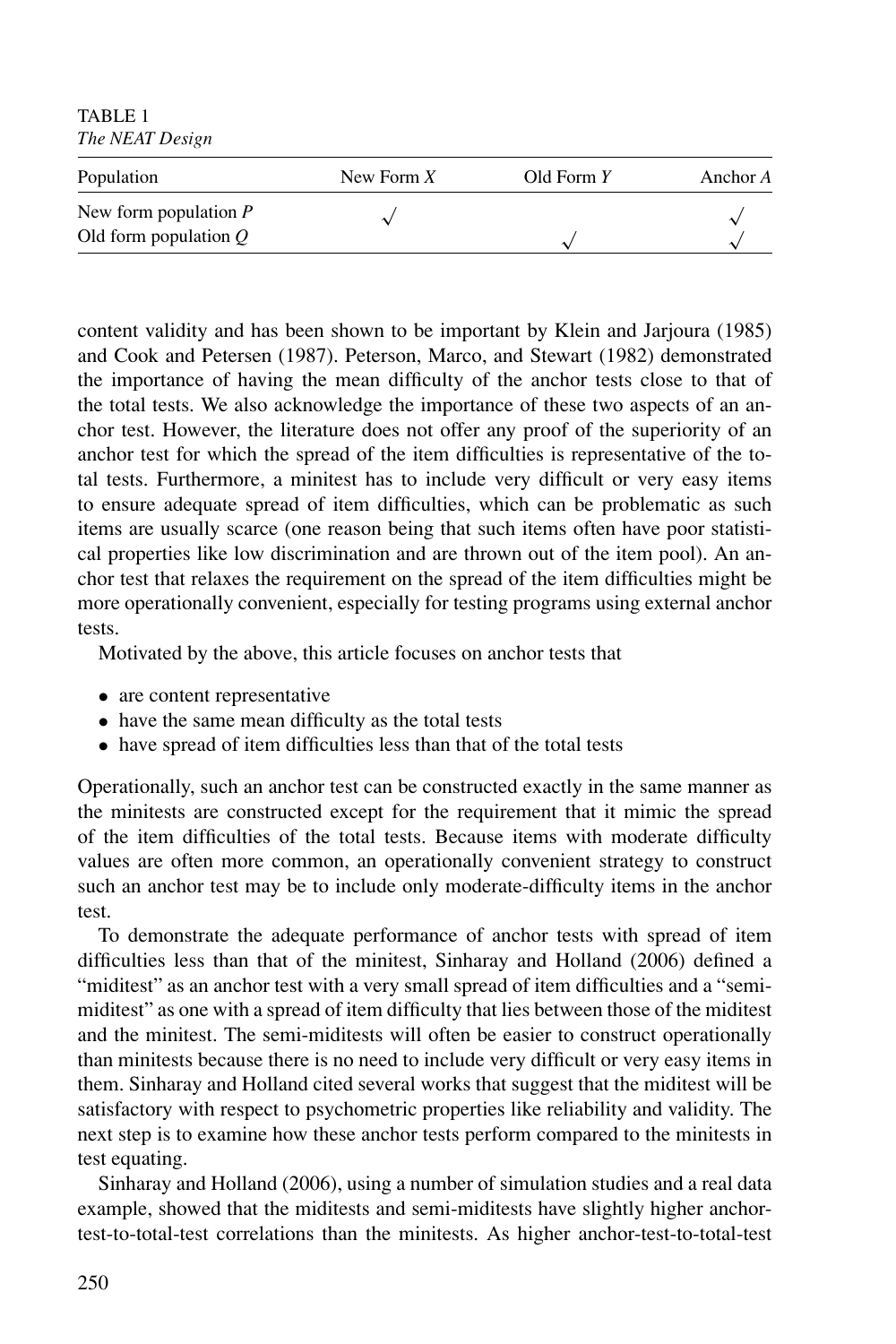correlations are believed to lead to better equating (Angoff, 1971, p. 577; Dorans et al., 1998; Petersen et al., 1989, p. 246; etc.), the findings of Sinharay and Holland (2006) suggest that a minitest may not be the optimum anchor test, and beg for a direct comparison of the equating-performance of minitests versus miditests and semi-miditests. Hence, the present article compares the equating performance of minitests versus that of miditests and semi-miditests through a series of simulation studies and a pseudo-data example.

The next section compares the minitests versus the other two types of anchor tests for a simple equating design. The following two sections compare the equating performance of the minitest and the other anchor tests in the context of NEAT design using data simulated from unidimensional and multidimensional item response theory (IRT) models. The penultimate section describes similar results for a pseudo-data example. The last section provides discussion and conclusions.

# **Comparison of Minitests and Other Anchor Tests for a Simple Equating Design**

Consider the simple case of a random groups design with anchor test (Angoff, 1971; Kolen & Brennan, 2004; Lord, 1950) in which randomly equivalent groups of examinees are administered one of two tests that include an anchor test. Denote by *X* and *Y* the tests to be equated and the anchor test by *A*. Under the assumptions that (i) the populations taking tests *X* and *Y* are randomly equivalent, (ii) scores on *X* and *A*, and on *Y* and *A* are bivariate normally distributed, (iii) the correlation between scores in *X* and *A* is equal to that between scores in *Y* and *A*, and (iv) sample sizes for examinees taking the old and new forms are equal, Lord (1950) shows that the square of the standard error of equating (SEE) at any value  $x_i$  of score in test  $X$  can be approximated as

$$
\text{Var}\left(\hat{l}_Y(x_i)\right) \approx \frac{\sigma_Y^2}{N} \left[2\left(1-\rho_{XA}^2\right) + \left(1-\rho_{XA}^4\right)\left(\frac{x_i-\mu_X}{\sigma_X}\right)^2\right],\tag{1}
$$

where the symbols have their usual meanings. Equation 1 shows that as the anchortest-to-total-test correlation  $\rho_{XA}$  increases, the SEE decreases (a phenomenon mentioned by Budescu, 1985, p. 15). Therefore, higher correlations between X and *A* will result in lower SEEs in this case. This basic fact emphasizes the importance of the results of Sinharay and Holland (2006) that focuses only on  $\rho_{XA}$  as a surrogate for the more detailed study of equating in the present article.

Sinharay and Holland (2006) considered a basic skills test with 110 multiple choice items that was administered to 6,489 examinees. They used the operational 34-item internal anchor test as a minitest. A 34-item semi-miditest was formed. For the test data set,  $N = 6489$ ,  $\widehat{\mu_X} = 77.5$ ,  $\widehat{\sigma_X} = 10.8$ , and the values of  $\widehat{\rho_{XA}}$  were .875 and .893, respectively, for the minitest and the semi-miditest. The SEEs for the semimiditest and minitest were computed using the above-mentioned values and under the additional assumptions that  $\sigma_Y = \sigma_X$  and  $\rho_{XA} = \rho_{YA}$ . The SEE for the semimiditest is always less than that for the minitest. The percent reduction in SEE for the semi-miditest ranges from 6% to 7%.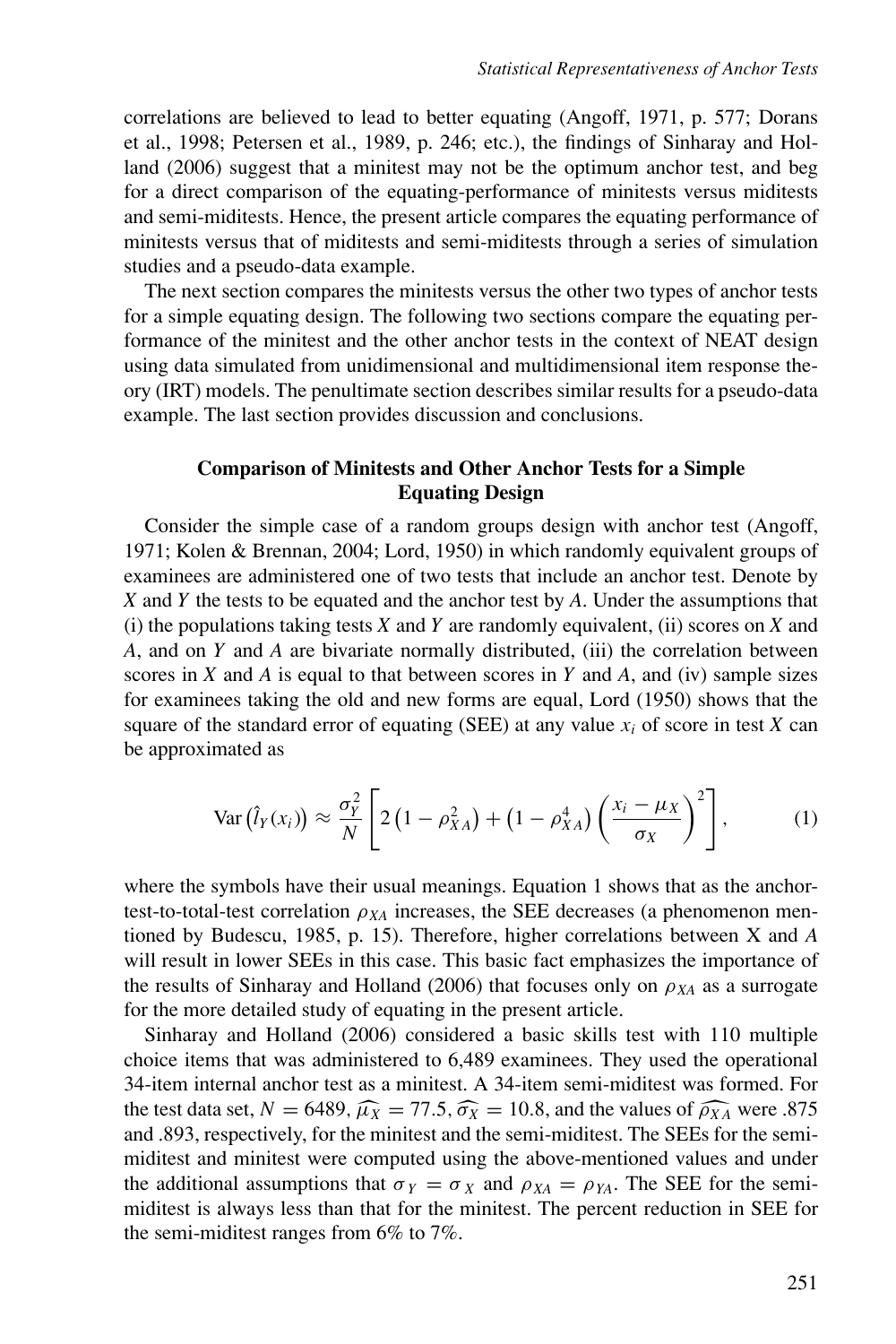#### *Sinharay and Holland*

No result as simple as Equation 1 is found for the other popular equating designs, especially for the NEAT design. Furthermore, in addition to sampling variability (or SEE), it is also important to examine the other major type of equating error: the systematic error or *equating bias* (Kolen & Brennan, 2004, p. 231). There are no general results for measuring equating bias. Hence, the next section reports the results of a detailed simulation study under a NEAT design that was performed to investigate both equating bias and variability under several conditions.

#### **Simulations Under a NEAT Design from a Unidimensional IRT Model**

Here, we simulated data from the two-parameter logistic (2PL) model, with the item response function (IRF)

$$
\frac{\exp[a_i(\theta - b_i)]}{1 + \exp[a_i(\theta - b_i)]},\tag{1}
$$

where the symbols have their usual meanings.

#### *Simulation Design*

*Factors controlled in the simulation*. We varied the following factors in the simulations:

- 1. "Test length". *X* and *Y* are always of equal length that is one of the values 45, 60, and 78, to emulate three operational tests: (i) a 45-item basic skills test, (ii) the 60-item mathematics section of an admissions test, and (iii) the 78-item verbal section of the same admissions test. The factor that we henceforth denote by test length refers to more than simply the length of the tests to be equated. Each test length has its own set of item parameters that was created to emulate those of the operational test data set on which it is based (see below). Moreover, the length of the anchor test for each test length is different as indicated in point 5, below. For this reason we put quotes around "test length."
- 2. Sample size. The sample sizes for *P* and *Q* are equal and are equal to one of three values: 100 (small), 500 (medium), and 5,000 (large).
- 3. The difference in the mean ability (denoted as  $\Delta_a$ ) of the two examinee populations *P* and *Q*. Four values were used: −.2, 0, .2, and .4. Units are in standard deviation  $(SD)$  of  $\theta$ .
- 4. The difference in the mean difficulty (denoted as  $\Delta_d$ ) of the two tests *X* and *Y*. Three values were used: 0, .2, and .5. Units are in *SD* of θ.
- 5. The anchor test. We constructed a minitest, a semi-miditest, and a miditest, by varying the *SD* of the generating difficult parameters. The *SD* of the difficulty parameters of the minitest, the semi-miditest, and the miditest were assumed to be, respectively, 100%, 50%, and 10% of the *SD* of the difficulty of the total tests. The anchor test is of length 20 for the 45-item basic skills test, and is of the same length as in the operational administrations of the two admissions tests—35 for the 78-item test and 25 for the 60-item test.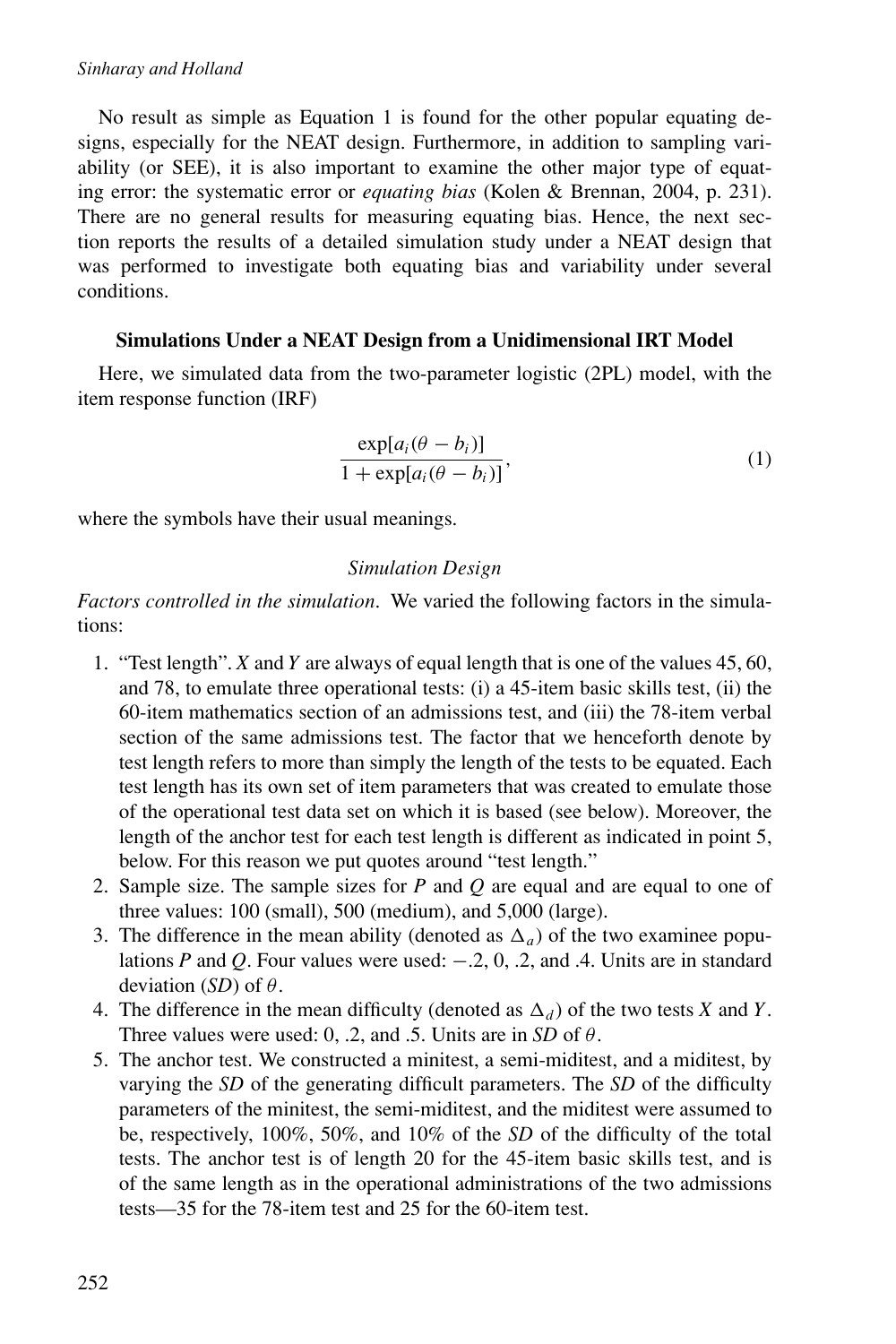The average difficulty of the anchor tests was always centered at the average difficulty level of *Y*, the old test form. We did not set the average difficulty of the anchor tests at the average of the difficulty levels of *X* and *Y*. In operational testing, the usual target is to make *X* of the same difficulty as *Y*. The test *X* often ends up being easier or more difficult than *Y* because of unforeseen reasons and one can rarely anticipate the difficulty of *X* beforehand.

6. The equating method. To make sure that our conclusions do not depend on the equating method, we used two equipercentile equating methods, the poststratification equating (PSE) and chain equating (CE) methods. While applying the PSE method, the synthetic population was formed by placing equal weights on  $P$  and  $Q$ .

The values for the above six factors were chosen after examining data from several operational tests.

*Generating item parameters for the total and anchor tests*. The 2PL model was fitted to a data set from each of the above-mentioned three operational tests to obtain marginal maximum likelihood estimates of the item parameters under a  $\mathcal{N}(0, 1)$  ability distribution. These three sets of item parameter estimates were used as generating item parameters of the three *Y*-tests. Then, a bivariate normal distribution  $D$  was fitted to the estimated  $log(a)$ 's and *b*'s for each *Y*-test. The generating item parameters for each  $X$ -test were drawn from the respective fitted bivariate normal distribution  $D$ . Then the difficulty parameters for *X* were all increased by the amount  $\Delta_d$  to ensure that the difference in mean difficulty of *X* and *Y* is equal to  $\Delta_d$ . The generating item parameters for the anchor tests were also drawn using the fitted distribution  $D$ . The generating item parameters of the minitest were drawn from the distribution  $D$  as is. The item parameters of the semi-miditest and the miditest were generated from a distribution that is the same as  $D$  except for the *SD* of the difficulties, which was set to one-half and one-tenth, respectively, of the corresponding quantity in  $D$ . Note that the generating a-parameters are obtained by taking an exponential transformation of the generated log(*a*)'s. The generating item parameters for the *X*-test, *Y*-test, and the anchor tests were the same for all *M* replications under a simulation condition. For any combination of a "test length,"  $\Delta_a$ , and  $\Delta_d$ , the *population equipercentile equating function* (PEEF), described shortly, is computed and used as the criterion.

*The steps in the simulation*. For each simulation condition (determined by a "test length," sample size,  $\Delta_a$ , and  $\Delta_d$ ), the generating item parameters of the *Y*-test were the same as the estimated item parameters from the corresponding real data, and the generating item parameters of the *X*-test and the anchor tests were randomly drawn (as described earlier) once, and then  $M = 1,000$  replications were performed. Each replication involved the following three steps:

- 1. Generate the ability parameters  $\theta$  for the populations *P* and *Q* from ability distributions  $g_P(\theta) = \mathcal{N}(\Delta_a, 1)$  and  $g_Q(\theta) = \mathcal{N}(0, 1)$ , respectively.
- 2. Simulate scores on *X* in *P*, *Y* in *Q*, and those on the minitest, miditest, and semimiditests for both *P* and *Q* from a 2PL model using the draws of  $\theta$  from step 1, the fixed item parameters for *Y*, and the generated item parameters for *X* and the anchor tests.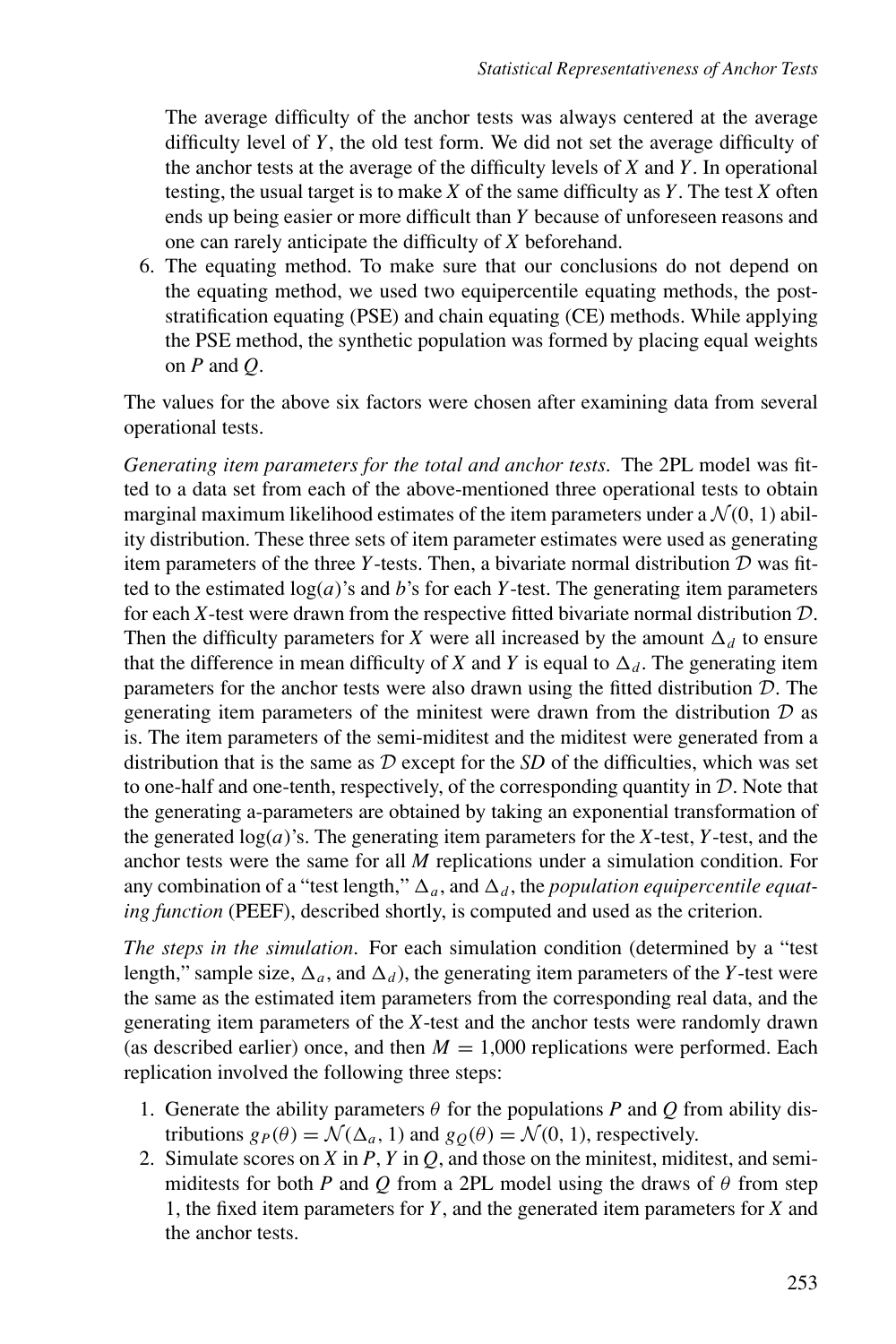#### *Sinharay and Holland*

3. Perform six equatings using the scores of *X* in *P*, *Y* in *Q*, and those of the minitest, miditest, and semi-miditest in *P* and *Q*. One equating is done for each combination of an anchor test (of the three) and an equating method (either PSE or CE). Each of these equatings involved (i) presmoothing the observed test-anchor test bivariate raw score distribution using a loglinear model (Holland & Thayer, 2000) that preserved the first five univariate moments and a crossproduct moment (increasing the number of moments did not affect the results substantially), and (ii) equipercentile equating with linear interpolation (e.g., Kolen & Brennan, 2004) to continuize the discrete score distributions.

*Computation of the population equipercentile equating function*. The PEEF for any combination of a "test length",  $\Delta_a$ , and  $\Delta_d$  was the single-group equipercentile equating of *X* to *Y* using the *true* raw score distribution of *X* and *Y* in a synthetic population T that places equal weights on *P* and *Q*. We used the iterative approach of Lord and Wingersky (1984) to obtain  $P(X = x | \theta)$ , the probability of obtaining a raw score of  $X = x$  by an examinee with ability  $\theta$ . This required the values of the item parameters and we used the generating item parameters for test *X*. Once  $P(X =$  $x | \theta$ ) is computed,  $r(x)$ , the probability of a raw score of *x* on test *X* in population *T* is obtained by numerical integration as

$$
r(x) = \int_{\theta} P(X = x | \theta) g_T(\theta) d\theta,
$$
 (2)

where  $g_T(\theta) = .5g_P(\theta) + .5g_O(\theta)$ . The same approach provided us with  $s(y)$ , the probability of a raw score of *y* on test *Y* in population *T*. The true raw score distributions  $r(x)$  and  $s(y)$ , both discrete distributions, are then continuized using linear interpolation (e.g., Kolen & Brennan, 2004). Let us denote the corresponding continuized cumulative distributions as  $R(x)$  and  $S(y)$ , respectively. The PEEF is then obtained as  $S^{-1}(R(x))$ . The PEEF is the same for each replication and sample size, but varies with "test length,"  $\Delta_a$ , and  $\Delta_d$ . The PEEF can be seen as the population value of the IRT observed score equating (e.g., Kolen & Brennan, 2004) using linear interpolation as the continuization method.

*Computation of the performance criteria: equating bias, SD, and RMSE*. After the equating results from the *M* replications are obtained, we compare the anchor tests using bias (a measure of systematic error in equating) and *SD* (a measure of random error in equating) as performance criteria. For a simulation condition, let  $\hat{e}_i(x)$  be the equating function in the *i*th replication providing the transformation of a raw score point *x* in *X* to the raw score scale of *Y*. Suppose  $e(x)$  denotes the corresponding PEEF. The bias at score-point *x* is obtained as

Bias(x) = 
$$
\frac{1}{M} \sum_{i=1}^{M} [\hat{e}_i(x) - e(x)] = \overline{\hat{e}}(x) - e(x)
$$
, where  $\overline{\hat{e}}(x) = \frac{1}{M} \sum_{i=1}^{M} \hat{e}_i(x)$ ,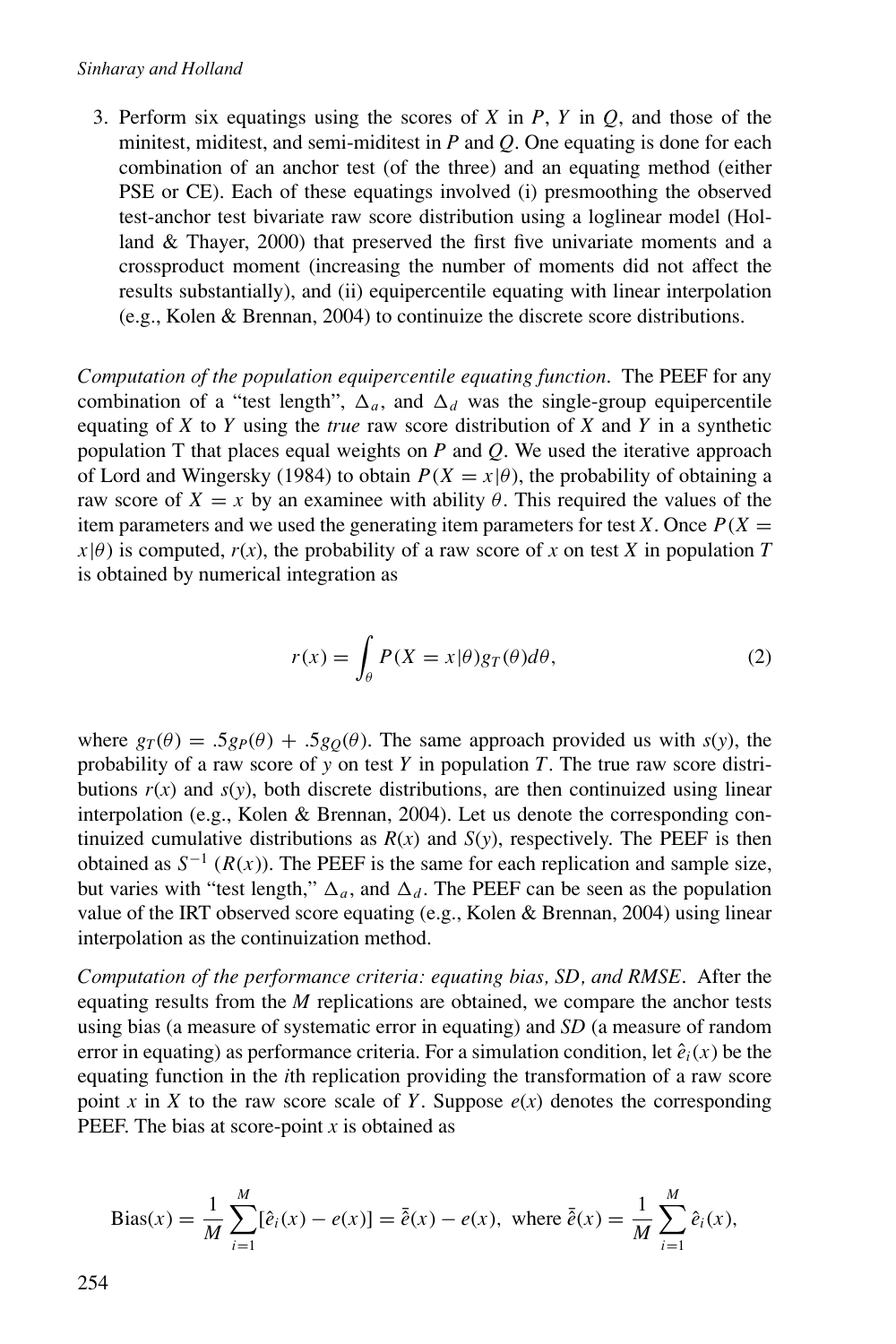and the corresponding standard deviation is obtained as

$$
SD(x) = \left\{ \frac{1}{M} \sum_{i=1}^{M} [\hat{e}_i(x) - \bar{\hat{e}}(x)]^2 \right\}^{\frac{1}{2}}.
$$

We can also compute the corresponding root mean squared error (RMSE) as

RMSE(x) = 
$$
\left\{ \frac{1}{M} \sum_{i=1}^{M} [\hat{e}_i(x) - e(x)]^2 \right\}^{\frac{1}{2}}.
$$

It can be shown that

$$
[RMSE(x)]^2 = [SD(x)]^2 + [Bias(x)]^2,
$$

i.e., the RMSE combines information from the random and systematic error.

As overall summary measures for each simulation case, we compute the weighted average of bias,  $\sum_{x} r(x) \text{Bias}(x)$ , the weighted average of *SD*,  $\sqrt{\sum_{x} r(x) \text{SD}^2(x)}$ , and the weighted average of RMSE,  $\sqrt{\sum_{x} r(x) \text{RMSE}^2(x)}$ , where  $r(x)$  is defined in Equation 2.

*How realistic are our simulations?* To have wide implications, it is important that our simulations produce test data that adequately reflect reality. Hence, we used real data as much as possible in our simulations from a unidimensional IRT model. Further, Davey, Nering, and Thompson (1997, p. 7) reported that simulation under an unidimensional IRT model reproduces the raw score distribution of real item response data quite adequately. The data sets simulated in our study were found to adequately reproduce the raw score distributions of the three operational data sets considered. Because the observed score equating functions are completely determined by the raw score distribution, our simulations are realistic for our purpose. We chose the 2PL model as the data generating model because Haberman (2006) demonstrated that it describes real test data as well as the 3PL model. Although we generate data from an IRT model in order to conveniently manipulate several factors (most importantly, the item difficulties for the anchor tests) in the simulation, we are not fitting an IRT model here. Hence issues of poor IRT model fit are mostly irrelevant to this study.

#### *Simulation Results*

The averages of the raw scores on the operational tests are 24.4, 36.7, and 46.6 for the 45-item test, 60-item test, and 78-item test, respectively. The corresponding *SDs* are 7.1, 10.1, and 12.8, respectively. Because of our simulation design, the means and *SDs* of the corresponding simulated *Y*-tests are very close to these values. As in Sinharay and Holland (2006), the average total-test-to-anchor-test correlation is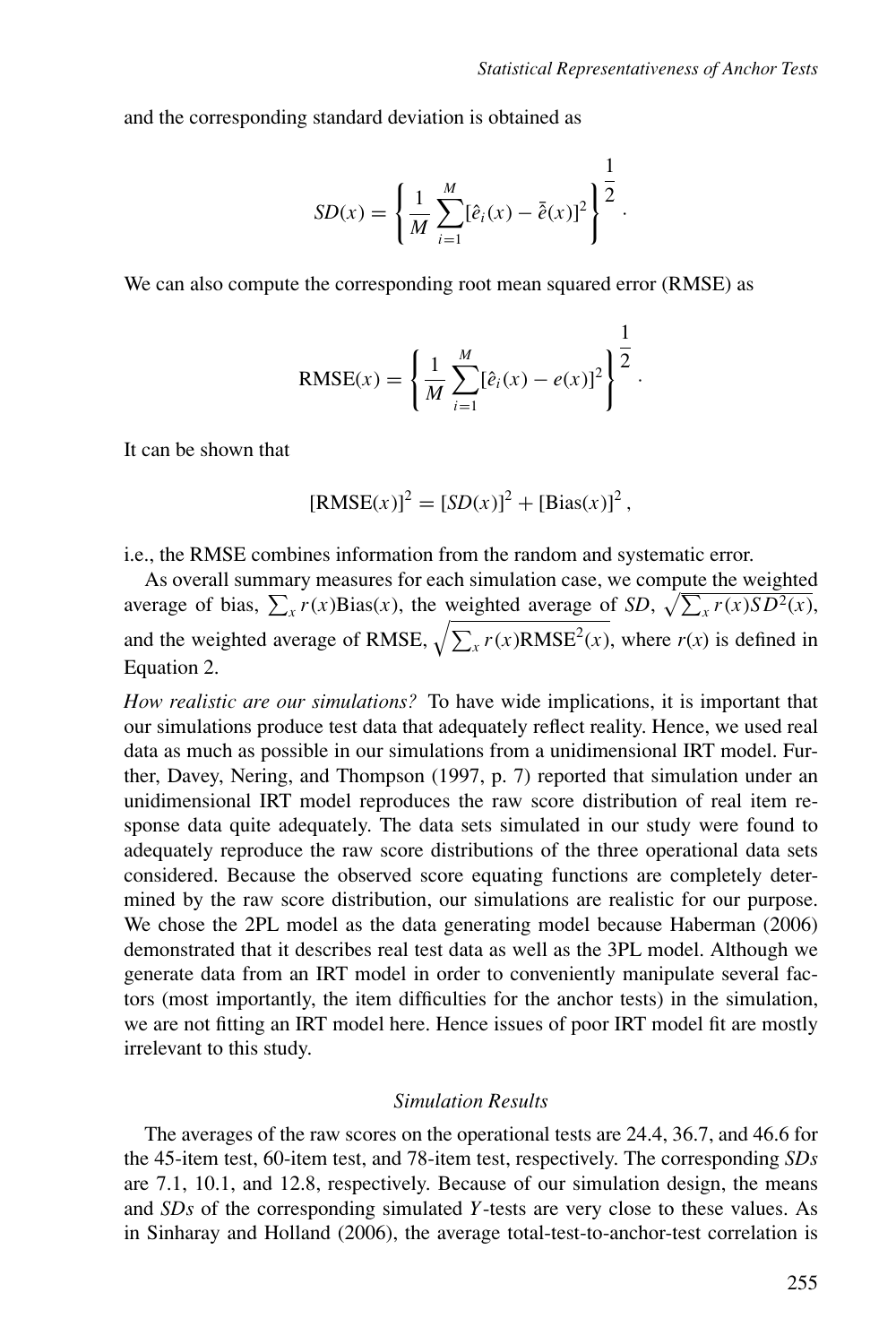#### *Sinharay and Holland*

highest for the miditest followed by the semi-miditest, and then the minitest. For example, for the 78-item test, sample size 5,000,  $\Delta_d = .5$ , and  $\Delta_a = .4$ , the averages are .888, .885, and .877, respectively.

Tables 2–7 contain the weighted averages of bias, *SD*, and RMSE, multiplied by 100, for the several simulation conditions.

In these tables, each vertical cell of three values corresponds to a simulation condition. The three numbers in each cell correspond, respectively, to the minitest, the semi-miditest, and the miditest.

Figure 1 shows the equating bias, multiplied by 100, for the CE method for twelve simulation cases with 5,000 examinees and  $\Delta_d = .0$ .

Each column in the figure corresponds to a value of  $\Delta_a$  (−.2, 0, .2, or .4) and each row in the figure corresponds to a value of the number of items (45, 60, or 78). In any plot, the value of  $100 \times Bias(x)$  is shown for all possible values of *x* (raw score), and two dotted and vertical lines denote the 2.5th percentile and the 97.5th percentile of the true raw score distribution (given by Equation 2) of the test to be equated. The range of the Y axis is the same for all the four plots in any row for convenience of viewing.

The weighted averages of bias, *SD*, and RMSE reported in Tables 2–7 are in units of raw-score points. A difference of .5 or more in the raw score scale is usually a "difference that matters" (DTM), i.e., only a difference more than a DTM leads to different equated raw scores (Dorans & Feigenbaum, 1994). The biases in Tables 2 and 3 never exceed a point, but reach close to a point.

The tables and the figure lead to the following conclusions:

- Effects on bias (Tables 2 and 3; Figure 1):
	- Group difference  $\Delta_a$  has a substantial effect on bias. Absolute bias is small when  $\Delta_a = 0$  and increases as  $|\Delta_a|$  increases. This holds for both CE and PSE. This finding agrees with earlier research work such as Hanson and Beguin (2002) and common advice by experts (e.g., Kolen and Brennan, 2004, p. 232) that any group difference leads to equating bias. The sign of  $\Delta_a$  causes a change in the sign of bias, but does not affect the magnitude of bias.
	- Both CE and PSE are biased, but CE is always less biased than PSE.
	- Anchor test type has a small but nearly consistent effect on bias. Miditests and semi-miditests are usually less biased overall than minitests. This holds for both CE and PSE.
	- "Test length" has a small effect on bias. It is not monotone for PSE and the effect is smaller for CE.
	- Both  $\Delta_d$  and sample size have almost no effect on bias.
- Effects on *SD* (Tables 4 and 5):
	- Sample size has a large effect on *SD*, which decreases as sample size increases.
	- "Test length" has a modest effect on *SD* for both CE and PSE. *SD* increases as "test length" increases.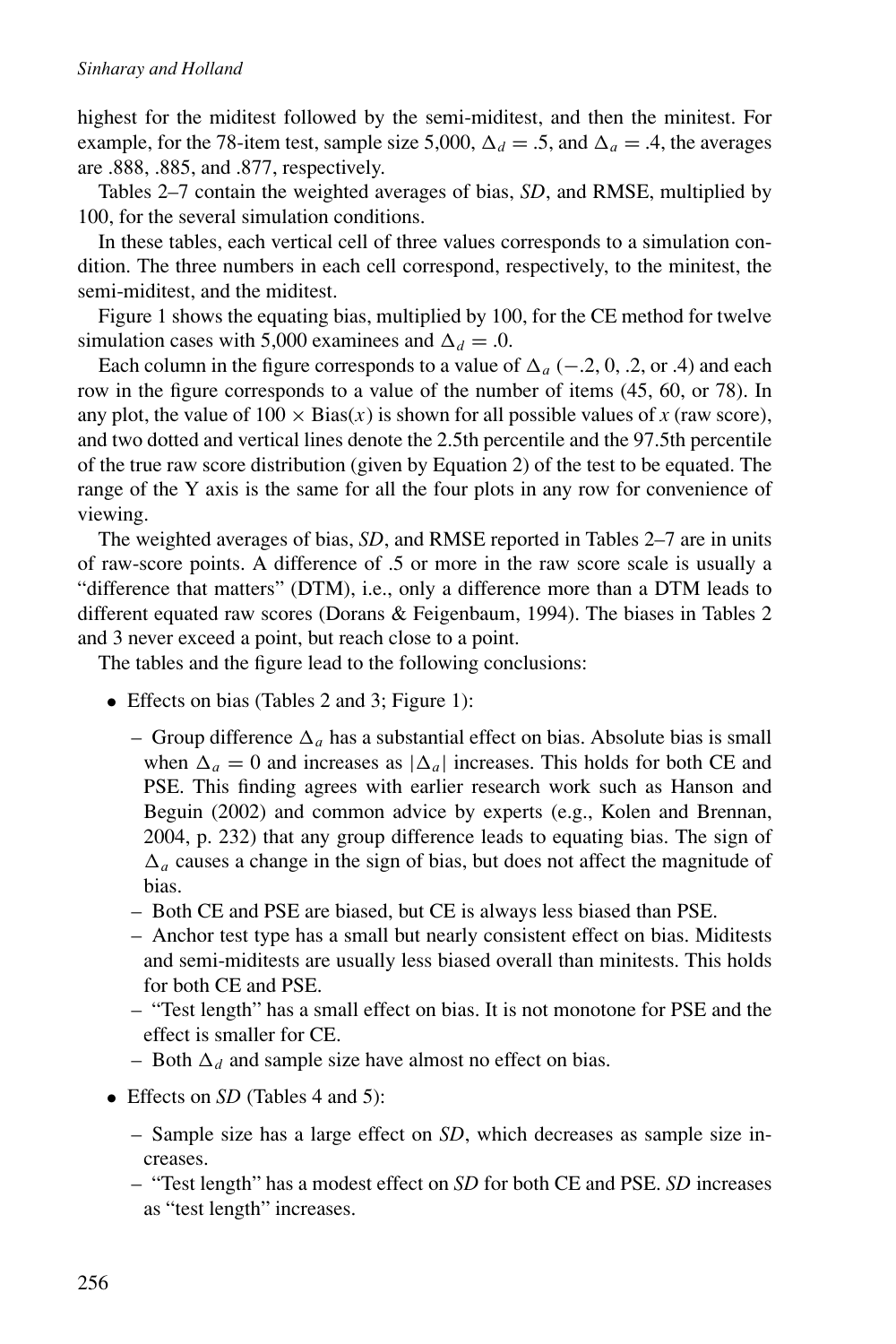| Ċ,<br>$\overline{\phantom{a}}$<br>$\begin{array}{c} \hline \end{array}$<br>$\Delta_a$<br>$\Delta_d$<br>Q<br>Ņ<br>r.<br>Q<br>ų<br>Q<br>Νj<br>No. of<br>Items<br>45<br>$\otimes$<br>78 | $\overline{100}$<br>Q | $\overline{a}$ | 4 | L,                                       | Number of Examinees<br>500  |                                  |   |                      | 5,000                     |   |    |
|--------------------------------------------------------------------------------------------------------------------------------------------------------------------------------------|-----------------------|----------------|---|------------------------------------------|-----------------------------|----------------------------------|---|----------------------|---------------------------|---|----|
|                                                                                                                                                                                      |                       |                |   |                                          |                             |                                  |   |                      |                           |   |    |
|                                                                                                                                                                                      |                       |                |   |                                          |                             |                                  |   |                      |                           |   |    |
|                                                                                                                                                                                      |                       |                |   |                                          | $\circ$                     | $\omega$                         | 4 | L,<br>$\overline{1}$ | Q                         | Ċ | 4. |
|                                                                                                                                                                                      |                       |                |   |                                          |                             |                                  |   |                      |                           |   |    |
|                                                                                                                                                                                      |                       |                |   | 222                                      |                             |                                  |   | 유 유 유 유              |                           |   |    |
|                                                                                                                                                                                      |                       |                |   |                                          |                             |                                  |   |                      |                           |   |    |
|                                                                                                                                                                                      |                       |                |   |                                          | 588585585585885588558955888 | .<br>888888888888888888888888888 |   |                      | 8888888888888888888888858 |   |    |
|                                                                                                                                                                                      |                       |                |   | ದ ದ ಜ                                    |                             |                                  |   | 72.9                 |                           |   |    |
|                                                                                                                                                                                      |                       |                |   |                                          |                             |                                  |   |                      |                           |   |    |
|                                                                                                                                                                                      |                       |                |   |                                          |                             |                                  |   | $\frac{4}{3}$        |                           |   |    |
|                                                                                                                                                                                      |                       |                |   |                                          |                             |                                  |   |                      |                           |   |    |
|                                                                                                                                                                                      |                       |                |   |                                          |                             |                                  |   |                      |                           |   |    |
|                                                                                                                                                                                      |                       |                |   | ž                                        |                             |                                  |   |                      |                           |   |    |
|                                                                                                                                                                                      |                       |                |   |                                          |                             |                                  |   |                      |                           |   |    |
|                                                                                                                                                                                      |                       |                |   |                                          |                             |                                  |   |                      |                           |   |    |
|                                                                                                                                                                                      |                       |                |   |                                          |                             |                                  |   |                      |                           |   |    |
|                                                                                                                                                                                      |                       |                |   |                                          |                             |                                  |   |                      |                           |   |    |
|                                                                                                                                                                                      |                       |                |   |                                          |                             |                                  |   |                      |                           |   |    |
|                                                                                                                                                                                      |                       |                |   |                                          |                             |                                  |   |                      |                           |   |    |
|                                                                                                                                                                                      |                       |                |   | <b>ភ្លេងភ្លេងភ្នាន់</b> នាងទីនាន់ និងមាន |                             |                                  |   | ENANGO CONGERENCE    |                           |   |    |
|                                                                                                                                                                                      |                       |                |   |                                          |                             |                                  |   |                      |                           |   |    |
|                                                                                                                                                                                      |                       |                |   |                                          |                             |                                  |   |                      |                           |   |    |
|                                                                                                                                                                                      |                       |                |   |                                          |                             |                                  |   |                      |                           |   |    |
|                                                                                                                                                                                      |                       |                |   |                                          |                             |                                  |   |                      |                           |   |    |
| L,                                                                                                                                                                                   |                       |                |   |                                          |                             |                                  |   |                      |                           |   |    |
|                                                                                                                                                                                      |                       |                |   |                                          |                             |                                  |   |                      |                           |   |    |
|                                                                                                                                                                                      |                       |                |   |                                          |                             |                                  |   |                      |                           |   |    |
| Νj                                                                                                                                                                                   |                       |                |   |                                          |                             |                                  |   |                      |                           |   |    |
|                                                                                                                                                                                      |                       |                |   |                                          |                             |                                  |   |                      |                           |   |    |
|                                                                                                                                                                                      |                       |                |   |                                          |                             |                                  |   |                      |                           |   |    |

Note. The three numbers in each cell correspond, respectively, to the minitest, the semi-miditest, and the miditest. *Note*. The three numbers in each cell correspond, respectively, to the minitest, the semi-miditest, and the miditest.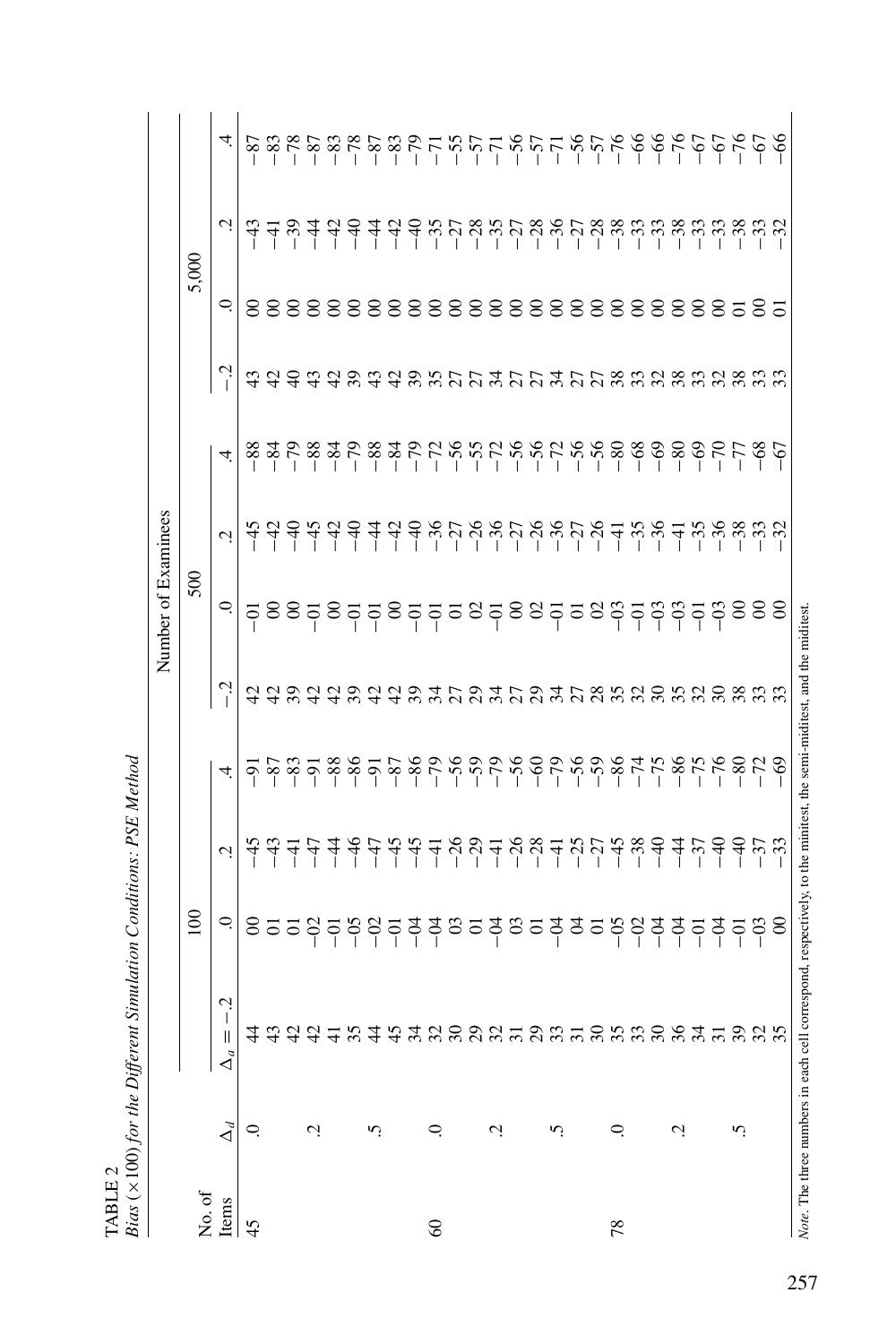|                |            |                                                                                                                      |                |               |                |                          | Number of Examinees                                                                                                                                                                                                                                                                                                 |                                           |                |                |                |                        |                                 |
|----------------|------------|----------------------------------------------------------------------------------------------------------------------|----------------|---------------|----------------|--------------------------|---------------------------------------------------------------------------------------------------------------------------------------------------------------------------------------------------------------------------------------------------------------------------------------------------------------------|-------------------------------------------|----------------|----------------|----------------|------------------------|---------------------------------|
| No. of         |            |                                                                                                                      | 100            |               |                |                          | 500                                                                                                                                                                                                                                                                                                                 |                                           |                |                | 5,000          |                        |                                 |
| Items          | $\Delta_d$ | $-2$<br>$\Delta_a =$                                                                                                 | Q              | L,            | 4.             | $-2$                     | Q                                                                                                                                                                                                                                                                                                                   | L,                                        | 4              | $-2$           | Q              | L,                     | 4.                              |
| 45             | Q          | 13                                                                                                                   |                | $-16$         | $-31$          | $\overline{c}$           | $\overline{5}$                                                                                                                                                                                                                                                                                                      | $-15$                                     | $-29$          | ≌              | g              | $-14$                  |                                 |
|                |            | $\overline{12}$                                                                                                      |                | $-13$         | $-29$          | $\overline{\mathcal{C}}$ | $\infty$                                                                                                                                                                                                                                                                                                            | $-13$                                     | $-25$          | ≌              | Ξ              | $-12$                  | $-27$                           |
|                |            | 12                                                                                                                   | 8889           | $-13$         | 26             | ≘                        |                                                                                                                                                                                                                                                                                                                     |                                           | $-22$          |                | $\approx$      |                        |                                 |
|                | L,         | $\equiv$                                                                                                             |                | $-17$         | $\overline{5}$ | $\bar{\omega}$           |                                                                                                                                                                                                                                                                                                                     |                                           | $-29$          | ن              | 8              |                        | $-23$                           |
|                |            | $\overline{c}$                                                                                                       | $\overline{9}$ | $\frac{4}{1}$ | $-28$          | $\overline{\omega}$      | $\frac{1}{9}$ $\frac{1}{9}$ $\frac{1}{8}$ $\frac{1}{9}$ $\frac{1}{8}$ $\frac{1}{9}$ $\frac{1}{8}$ $\frac{1}{8}$ $\frac{1}{8}$ $\frac{1}{8}$ $\frac{1}{8}$ $\frac{1}{8}$ $\frac{1}{8}$ $\frac{1}{8}$ $\frac{1}{8}$ $\frac{1}{8}$ $\frac{1}{8}$ $\frac{1}{8}$ $\frac{1}{8}$ $\frac{1}{8}$ $\frac{1}{8}$ $\frac{1}{8}$ | 777777777777                              | $-25$          | ن              | 8              | 7727                   | $-24$                           |
|                |            | $\beta$                                                                                                              | $-97$          | $-18$         | $-29$          | ≘                        |                                                                                                                                                                                                                                                                                                                     |                                           | $-22$          |                | 8              |                        | $-22$                           |
|                | r.         | $\overline{1}$                                                                                                       | $-03$          | $-17$         | $-30$          | ų                        |                                                                                                                                                                                                                                                                                                                     |                                           | $-29$          |                | 8              | $-12$<br>$-12$<br>$-1$ | $-28$                           |
|                |            | 17                                                                                                                   | $\overline{Q}$ | $-15$         | $-27$          | ن                        |                                                                                                                                                                                                                                                                                                                     |                                           | $-25$          | ų              | 8              |                        | $-25$                           |
|                |            | $\mbox{O}2$                                                                                                          |                | $-17$         | $-29$          |                          |                                                                                                                                                                                                                                                                                                                     |                                           | $-22$          |                | 8              |                        | $-22$                           |
| $\circledcirc$ | Q          | $\delta$                                                                                                             |                | $-19$         | $-32$          | ≘                        |                                                                                                                                                                                                                                                                                                                     |                                           | $-25$          |                | 8              | $\overline{7}$         | $-23$                           |
|                |            | $\mathbf{e}$                                                                                                         |                | $-66$         | $-15$          | 5                        |                                                                                                                                                                                                                                                                                                                     | $-07$                                     | $-15$          | 5              | 8              | $-67$                  | $-15$                           |
|                |            | $\Omega$                                                                                                             |                | $-09$         | $-19$          | $\mathbf{S}$             |                                                                                                                                                                                                                                                                                                                     |                                           |                | 5              | $\infty$       |                        |                                 |
|                | L,         | 66                                                                                                                   | 8887           | $-18$         | $-32$          | $\overline{10}$          |                                                                                                                                                                                                                                                                                                                     | $-13$                                     | $-15$<br>$-25$ | $\Box$         | $\infty$       | $-8$<br>$-12$<br>$-67$ | $-16$<br>$-24$                  |
|                |            | $\infty$                                                                                                             | $_{03}$        | $-66$         | $-15$          | 5                        |                                                                                                                                                                                                                                                                                                                     | $-08$                                     | $-16$          | 5              | 8              |                        | $-15$                           |
|                |            | $08\,$                                                                                                               |                | $-09$         | $-19$          | $\infty$                 |                                                                                                                                                                                                                                                                                                                     | $-06$                                     | $-15$          | 5              | 8              |                        | $-17$                           |
|                | r.         | $\sigma$                                                                                                             | 8888           | $-18$         | $-31$          | ≘                        |                                                                                                                                                                                                                                                                                                                     | $-13$                                     | $-25$          | Ξ              | 8              | $-8$<br>$-12$<br>$-07$ | $-24$<br>$-15$<br>$-17$         |
|                |            | $\overline{10}$                                                                                                      |                | $-05$         | $-15$          | 5                        |                                                                                                                                                                                                                                                                                                                     | $-08$                                     |                | Σ              | 8              |                        |                                 |
|                |            | $_{08}$                                                                                                              |                | $-08$         | $-18$          | $\mathbf{S}$             |                                                                                                                                                                                                                                                                                                                     | $-06$                                     | $-15$          | 5              | 8              | $-08$                  |                                 |
| 78             | Q          | $\delta$                                                                                                             | $-05$          | $-17$         | $-28$          | $\overline{C}$           | $-03$                                                                                                                                                                                                                                                                                                               |                                           | $-24$          | ≘              | $\infty$       | $\overline{7}$         |                                 |
|                |            | $\Omega$                                                                                                             | $-02$          | $-12$         | $-20$          | $\overline{5}$           | $\overline{P}$                                                                                                                                                                                                                                                                                                      | $\frac{4}{1}$ $\frac{8}{1}$ $\frac{7}{1}$ | $-17$          | $\infty$       | 8              | $-67$                  | $-21$<br>$-15$<br>$-15$<br>$-1$ |
|                |            | $\beta$                                                                                                              | $-65$          | $-14$         | $-22$          | S                        | $-03$                                                                                                                                                                                                                                                                                                               |                                           | $-19$          | S              | 8              |                        |                                 |
|                | L,         | $\Omega$                                                                                                             | $\frac{4}{3}$  | $-15$         | $-28$          | 5                        | $-03$                                                                                                                                                                                                                                                                                                               | $-14$                                     | $-25$          | $\equiv$       | 8              | $\overline{1}$         |                                 |
|                |            | $_{08}$                                                                                                              | $\overline{Q}$ | $\frac{1}{1}$ | $-20$          | 5                        | $\overline{Q}$                                                                                                                                                                                                                                                                                                      | $\frac{1}{2}$                             | $-17$          | $\infty$       | $\infty$       | $-\sigma$              | $-16$                           |
|                |            | $\beta$                                                                                                              | $-64$          | $-13$         | $-23$          | S                        | $-03$                                                                                                                                                                                                                                                                                                               | 두두                                        | $-19$          | $\sigma$       | 8              | $-8$ $-1$              |                                 |
|                | r.         | $10$                                                                                                                 | $-62$          | $-12$         | $-23$          | $\Xi$                    | $\rm ^{\rm o}$                                                                                                                                                                                                                                                                                                      |                                           | $-22$          | $\overline{c}$ | $\overline{5}$ |                        | $-22$                           |
|                |            | $\delta$                                                                                                             | $\beta$        | $-12$         | $-20$          | $\infty$                 | $\rm ^{\rm o}$                                                                                                                                                                                                                                                                                                      | $-08$                                     | $-17$          | $\mathbf{S}$   | 5              | $-08$                  | $-17$                           |
|                |            | $\mathbf{0}$                                                                                                         | $\infty$       | $-88$         | $-17$          | 8 <sup>o</sup>           | $\infty$                                                                                                                                                                                                                                                                                                            | $-08$                                     | $-17$          | $\mathbf{S}$   | 5              | $-08$                  | $-16$                           |
|                |            | Note. The three numbers in each cell correspond, respectively, to the minitest, the semi-miditest, and the miditest. |                |               |                |                          |                                                                                                                                                                                                                                                                                                                     |                                           |                |                |                |                        |                                 |

TABLE 3<br>Bias (×100) for the Different Simulation Conditions: CE Method *Bias* (×100) *for the Different Simulation Conditions: CE Method* TABLE 3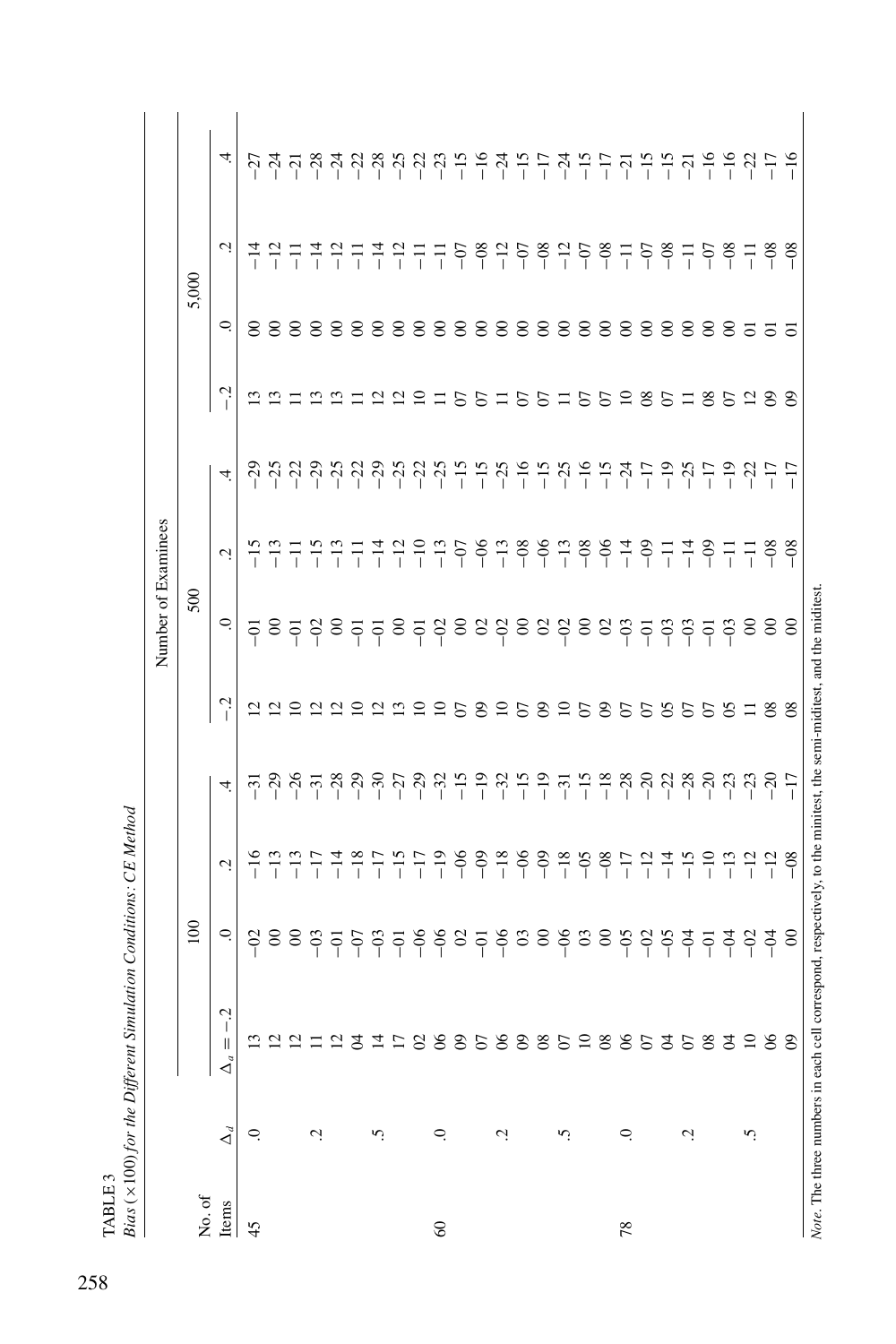|                   |            |                                                                                                                     |                 |                          |                     |                                       | Number of Examinees |                |               |                     |                  |                          |                    |
|-------------------|------------|---------------------------------------------------------------------------------------------------------------------|-----------------|--------------------------|---------------------|---------------------------------------|---------------------|----------------|---------------|---------------------|------------------|--------------------------|--------------------|
|                   |            |                                                                                                                     | 100             |                          |                     |                                       | 500                 |                |               |                     | 5,000            |                          |                    |
| No. of<br>Items   | $\Delta_d$ | Ń<br>$\overline{1}$<br>$\parallel$<br>$\Delta_a$                                                                    | Q               | L,                       | 4                   | $-2$                                  | Q                   | L,             | 4             | $-2$                | Q                | Ŋ                        | 4                  |
| 45                | ٥          |                                                                                                                     | $\Xi$           |                          |                     |                                       |                     |                |               | v                   |                  | n                        | ∘                  |
|                   |            |                                                                                                                     | Ξ               |                          |                     |                                       |                     |                |               |                     | n n              | 5                        |                    |
|                   |            |                                                                                                                     |                 |                          | $\vec{a}$           |                                       |                     |                |               | n v                 | $\sim$           | n                        |                    |
|                   | L,         |                                                                                                                     |                 | $\overline{5}$           | $\frac{6}{1}$       |                                       |                     |                |               |                     | ৩                | n                        | ∘                  |
|                   |            |                                                                                                                     |                 | S                        | Ξ                   |                                       |                     |                |               |                     | $\sim$           | N                        |                    |
|                   |            | $\begin{smallmatrix} \texttt{1131581884} \texttt{8948833} \texttt{89478} \texttt{887} \end{smallmatrix}$            |                 | $\infty$                 | 득                   | 53653653                              | 8498498             | 53653653666666 | 88888859      |                     | n                | n                        |                    |
|                   | ιÒ.        |                                                                                                                     |                 | $\vec{a}$                | $\ddot{5}$          |                                       |                     |                |               |                     |                  |                          |                    |
|                   |            |                                                                                                                     |                 | ЭŌ                       | $\tilde{e}$         |                                       | $\frac{9}{4}$       |                |               |                     |                  |                          |                    |
|                   |            |                                                                                                                     |                 | $\Omega$                 | $\mathbf{S}$        |                                       | $\frac{9}{4}$       |                |               |                     |                  | ŋ                        |                    |
| $\boldsymbol{60}$ | Q          |                                                                                                                     |                 | $\frac{6}{2}$            | $\frac{36}{5}$      |                                       |                     |                |               |                     |                  |                          | $\infty$           |
|                   |            |                                                                                                                     |                 | 25                       | $\overline{\omega}$ |                                       |                     |                |               |                     | ⊻                |                          |                    |
|                   |            |                                                                                                                     |                 | 25                       | $\overline{5}$      | E E E E E E E E E E E E E E E E E E E | <u>ລິສລິສ</u>       |                | SSTESSESSERSS |                     |                  | 9 J                      |                    |
|                   | Ċ.         |                                                                                                                     |                 | $\overline{\mathcal{E}}$ | $\mathcal{L}$       |                                       |                     |                |               | ŗ                   | 92               |                          | $\frac{\infty}{2}$ |
|                   |            |                                                                                                                     |                 | $\overline{c}$           | $\overline{c}$      |                                       |                     |                |               |                     | $\overline{16}$  | L.                       |                    |
|                   |            |                                                                                                                     |                 | $\mathcal{Z}$            | $\overline{5}$      |                                       | 53                  |                |               | L.                  | 16               | ≌                        | Ξ                  |
|                   | Ċ          |                                                                                                                     |                 | $\mathcal{S}^2$          |                     |                                       |                     |                |               | Ξ                   |                  | $\overline{\phantom{0}}$ | $\approx$          |
|                   |            |                                                                                                                     |                 | $\mathfrak{L}$           | 388                 |                                       | 555888              | 5555           |               | Ξ                   | $\overline{16}$  | $\overline{\phantom{0}}$ | $\overline{C}$     |
|                   |            |                                                                                                                     |                 | $\mathcal{Z}$            |                     |                                       |                     |                |               | $\tilde{=}$         | $\overline{16}$  | $\tilde{=}$              | Ξ                  |
| 78                | Q          |                                                                                                                     |                 | 59                       | $rac{60}{60}$       |                                       |                     |                |               |                     |                  | <b>ដ</b> ដដ              |                    |
|                   |            |                                                                                                                     |                 | 3                        |                     |                                       |                     |                |               |                     |                  |                          |                    |
|                   |            |                                                                                                                     |                 | 59                       |                     |                                       |                     |                |               |                     |                  |                          |                    |
|                   | L,         |                                                                                                                     | $\overline{47}$ | 5                        | 59                  |                                       |                     |                |               |                     |                  |                          |                    |
|                   |            | $\frac{9}{4}$                                                                                                       | $\overline{4}$  | 24                       | $\tilde{\circ}$     |                                       | 5888                |                | 8553          |                     |                  | និគី                     | <b>ដួដ</b> ដូដដូ   |
|                   |            | 59                                                                                                                  | $\frac{4}{9}$   | 54                       | $\tilde{\circ}$     |                                       |                     |                |               |                     |                  |                          |                    |
|                   | r.         |                                                                                                                     | $\frac{48}{5}$  | $\infty$                 | $\mathcal{S}$       |                                       |                     | 3855335        |               |                     |                  |                          |                    |
|                   |            | $\ddot{4}$                                                                                                          | 43              | IS4                      | $\tilde{\circ}$     | 68                                    | 67                  |                | 68            | <b>ដដ</b> ្ឋាននិងដដ | <b>ភភភ</b> នននភា | $\overline{a}$           | គគ                 |
|                   |            | 43                                                                                                                  | $\Xi$           |                          | 162                 | 68                                    | 67                  | 67             | $\mathcal{S}$ |                     |                  |                          |                    |
|                   |            | Note. The three numbers in each cell correspond, respectively, to the minitest, the semi-miditest, and the miditest |                 |                          |                     |                                       |                     |                |               |                     |                  |                          |                    |

TABLE 4<br>SD (×100) for the Different Simulation Conditions: PSE Method *SD* (×100) *for the Different Simulation Conditions: PSE Method* TABLE 4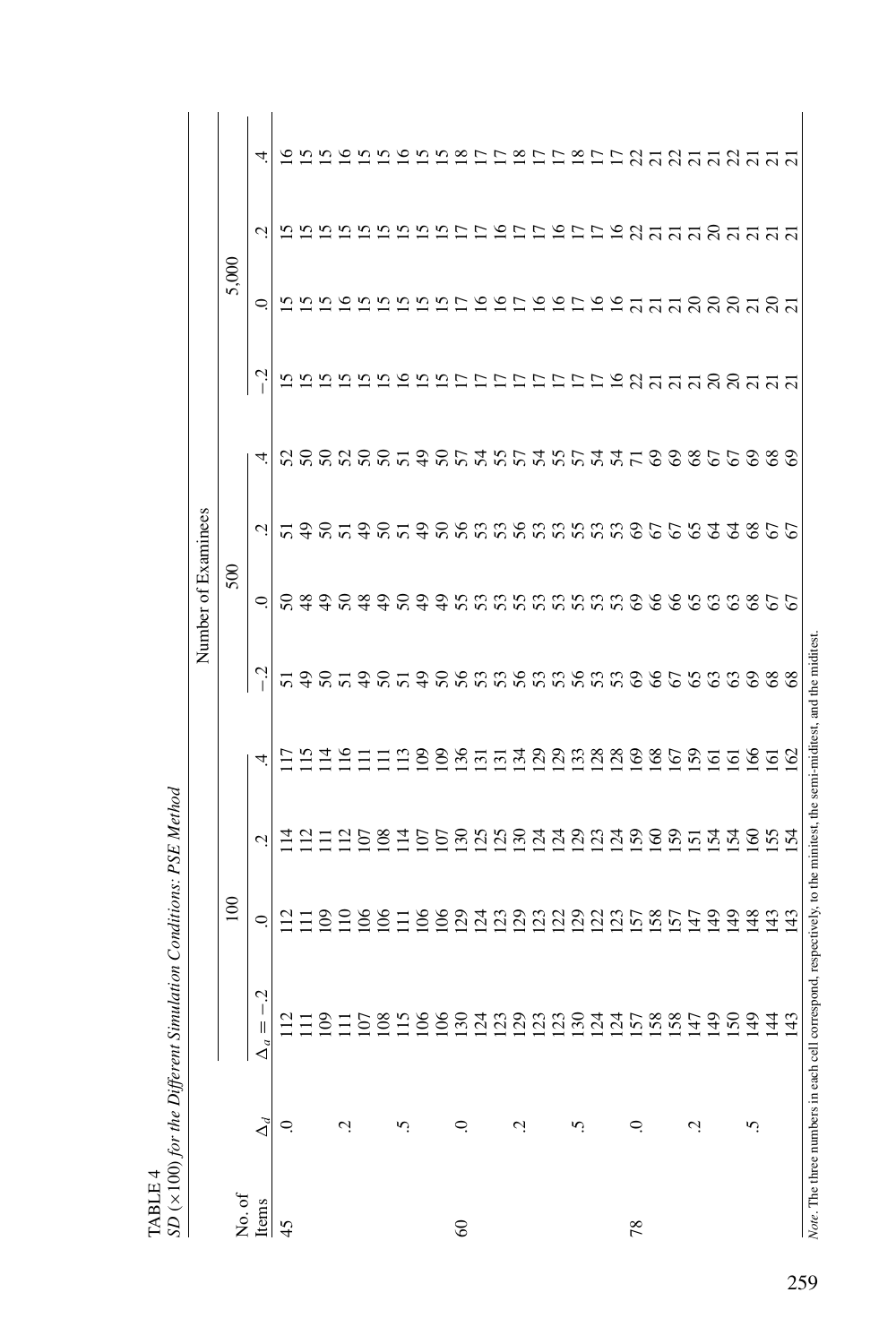|           |                                                                                |                                                                                                                      |                 |                         |                             |                                | Number of Examinees |                |               |                                |                |            |                |
|-----------|--------------------------------------------------------------------------------|----------------------------------------------------------------------------------------------------------------------|-----------------|-------------------------|-----------------------------|--------------------------------|---------------------|----------------|---------------|--------------------------------|----------------|------------|----------------|
| No. of    |                                                                                |                                                                                                                      | 100             |                         |                             |                                | 500                 |                |               |                                | 5,000          |            |                |
| Items     | $\Delta_d$                                                                     | ų<br>$\begin{array}{c} \hline \end{array}$<br>$\parallel$<br>$\Delta_q$                                              | Q               | ų                       | 4                           | L,<br>$\overline{\phantom{a}}$ | Q                   | ų              | 4             | L,<br>$\overline{\phantom{a}}$ | Q              | L,         | 4              |
| 45        | Q                                                                              |                                                                                                                      | $\overline{51}$ | $\omega$                | 35                          | 59                             | ನಿ                  | 59             | 8             | $^{\circ}$                     | ∞              | $\propto$  | $^{\circ}$     |
|           |                                                                                |                                                                                                                      | 29              | $\mathcal{S}^2$         | $\mathfrak{L}$              | 57                             | 56                  | 56             | 57            | $^{\circ}$                     | ∞              | ∝          | ∞              |
|           |                                                                                |                                                                                                                      | 28              | $\mathcal{S}$           | 32                          | 58                             | 58                  | 58             | 59            | $\infty$                       | ∞              | ∝          | ∝              |
|           | L,                                                                             |                                                                                                                      | $\overline{27}$ | 28                      | $\overline{5}$              | 59                             |                     | 59             | $\delta$      | $^{\circ}$                     | ∞              | ∝          | σ              |
|           |                                                                                |                                                                                                                      | $\frac{22}{22}$ | $\mathfrak{L}$          | 25                          | 57                             | <b>వి</b> ద         | 56             | 57            | ∞                              | ∞              |            |                |
|           |                                                                                |                                                                                                                      |                 | $\overline{24}$         | 27                          | $\frac{8}{3}$                  | 58                  | 58             | 59            | ∝                              | ∞              |            |                |
|           | N.                                                                             | 32                                                                                                                   | $\overline{27}$ | 28                      | 29                          | 59                             | 58                  | 59             | $\infty$      | ∞                              | ∞              |            |                |
|           |                                                                                | $\infty$                                                                                                             | 122             | $\overline{5}$          | $\overline{c}$              | 57                             | 56                  | 56             | 57            | ∝                              | ∝              |            |                |
|           |                                                                                | $\infty$                                                                                                             | 22              | $\mathcal{S}$           | 24                          | 58                             | 57                  | 58             | 58            |                                |                |            |                |
| $\degree$ | $\mathbin{\mathop{\rule{0pt}{0pt}}\nolimits\mathop{\rule{0pt}{0pt}}\nolimits}$ | $\overline{42}$                                                                                                      | $\frac{40}{5}$  | 크                       | $\frac{46}{5}$              | 5                              | 8                   | 5              | 63            |                                |                |            |                |
|           |                                                                                | 38                                                                                                                   | $\overline{37}$ | 38                      | 43                          | 59                             | 58                  | 59             | $\infty$      | ∞                              | $\infty$       |            |                |
|           |                                                                                | 37                                                                                                                   | 135             | 38                      | $\frac{4}{4}$               | 59                             | 59                  | 59             | $\mathcal{S}$ | ∝                              | $^{\infty}$    | ∝          |                |
|           | L,                                                                             | $\overline{42}$                                                                                                      | $\overline{40}$ | ¥                       | 4                           | $\overline{6}$                 | $\pmb{\mathcal{S}}$ | $\overline{6}$ | 62            | σ                              | Φ              | o          |                |
|           |                                                                                | 57                                                                                                                   | $\overline{37}$ | $\omega$                | 4                           | 59                             | 58                  | 58             | 8             | $^{\circ}$                     | ∞              | ∝          |                |
|           |                                                                                | 37                                                                                                                   | 135             | $\mathcal{E}$           | $\frac{42}{5}$              | 59                             | 59                  | 59             | 5             | $\infty$                       | ∞              | $^{\circ}$ | Φ              |
|           | N.                                                                             | $\overline{42}$                                                                                                      | $\frac{140}{5}$ | $\mathcal{S}^{\bullet}$ | 43                          | $\overline{6}$                 | 8                   | $\mathcal{S}$  | $\mathcal{S}$ | Φ                              | ഉ              | Φ          | ∘              |
|           |                                                                                | 57                                                                                                                   | 136             | $\frac{36}{5}$          | £                           | 59                             | 58                  | 58             | 8             | σ                              | ≌              | $\infty$   | ∘              |
|           |                                                                                | 138                                                                                                                  | 136             | $\omega$                | £                           | 59                             | 59                  | 59             | 8             | $\approx$                      | $\frac{8}{2}$  | $\approx$  | ⊵              |
| 78        | $\mathbin{\mathop{\rule{0pt}{0pt}}\nolimits\mathop{\rule{0pt}{0pt}}\nolimits}$ | $\overline{r}$                                                                                                       | $\overline{2}$  | $\mathcal{L}$           | 82                          | 77                             | 76                  | 76             | 78            | 24                             | $\mathfrak{L}$ | ని         | 24             |
|           |                                                                                | $\mathcal{L}$                                                                                                        | 173             | 74                      | 56                          | 73                             | 73                  | 74             | 77            | $\mathfrak{L}$                 | $\mathfrak{L}$ | 23         | 23             |
|           |                                                                                | 75                                                                                                                   | 173             | $\mathcal{L}$           | $\overline{\infty}$         | 75                             | $\mathcal{L}$       | 75             | 77            | 23                             | $\mathfrak{L}$ | 23         | 24             |
|           | L,                                                                             | $\circledast$                                                                                                        | <b>SO</b>       | $\mathcal{S}$           | $\frac{8}{3}$               | π                              | $\overline{r}$      | $\overline{r}$ | 73            | 22                             | S              | 22         | 23             |
|           |                                                                                | $\overline{6}$                                                                                                       | 160             | $\mathcal{L}$           | 67                          | $\frac{8}{3}$                  | $\frac{8}{3}$       | $\mathcal{S}$  | 72            | $\overline{z}$                 | $\overline{c}$ | 22         | $\overline{c}$ |
|           |                                                                                | $\mathcal{R}$                                                                                                        | 162             | $\hat{\mathcal{R}}$     | $\overline{5}$              | 69                             | $\frac{8}{2}$       | 69             | 72            | $\mathfrak{L}$                 | $\mathbb{S}^1$ | 22         | 23             |
|           | N.                                                                             | $\mathcal{R}$                                                                                                        | $\overline{5}$  | 75                      | $\mathcal{L}_{\mathcal{L}}$ | 75                             | $\sharp$            | $\overline{z}$ | 75            | 23                             | 23             | 23         | $\overline{c}$ |
|           |                                                                                | 56                                                                                                                   | <b>S5</b>       | $\frac{68}{2}$          | 73                          | 73                             | 52                  | 73             | 75            | 23                             | S              | 23         | 23             |
|           |                                                                                | <b>SS</b>                                                                                                            | 154             | 167                     | 173                         | 75                             | 73                  | $\mathcal{L}$  | 75            | 23                             | $\mathbb{Z}$   | 23         | $\frac{4}{3}$  |
|           |                                                                                | Note. The three numbers in each cell correspond, respectively, to the minitest, the semi-miditest, and the miditest. |                 |                         |                             |                                |                     |                |               |                                |                |            |                |

TABLE 5<br>SD  $(\times 100)$  for the Different Simulation Conditions: CE Method *SD* (×100) *for the Different Simulation Conditions: CE Method* TABLE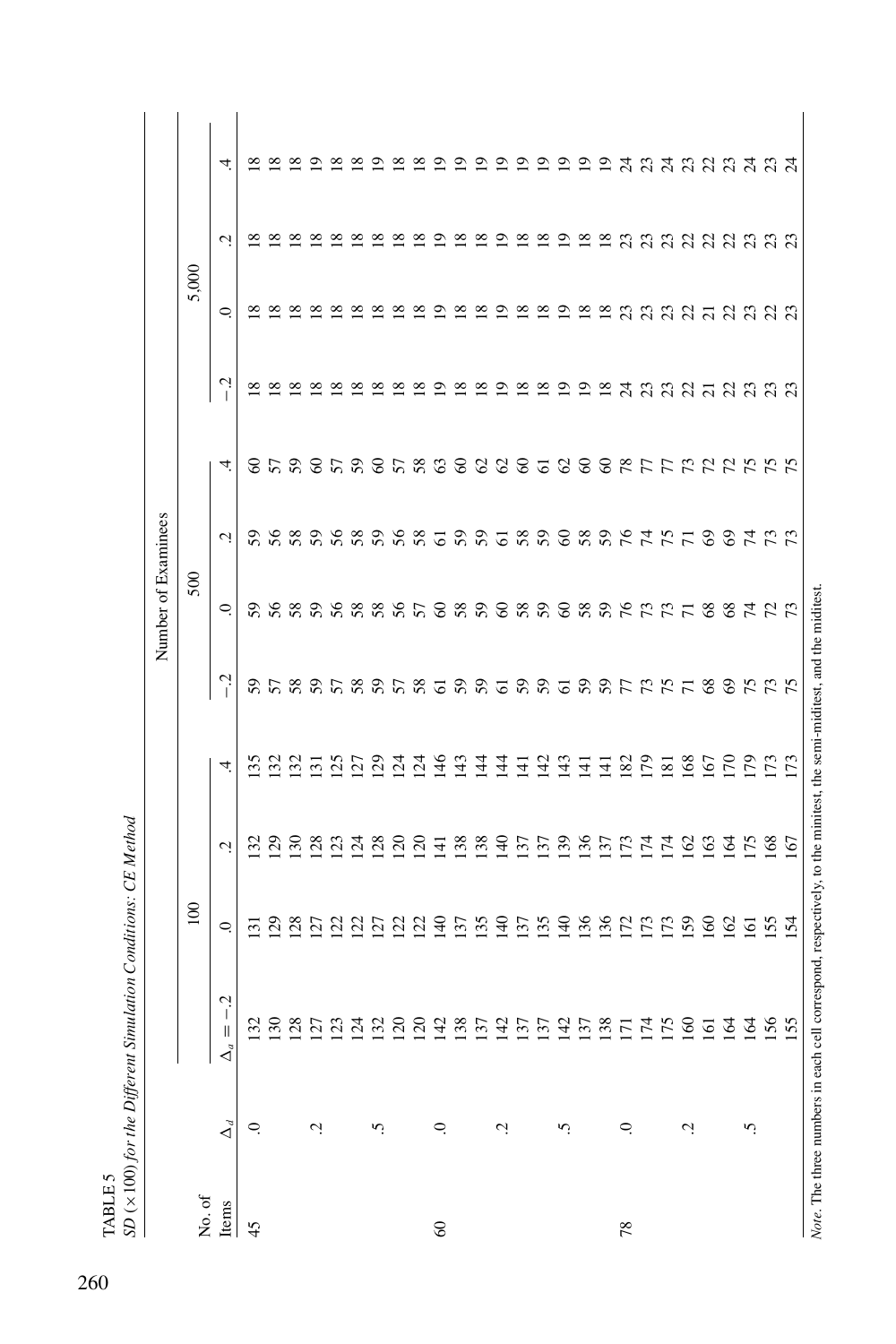|                 |            |                                                                                                                     |                        |                             |                 |              | Number of Examinees                   |                  |   |                |                          |               |                      |
|-----------------|------------|---------------------------------------------------------------------------------------------------------------------|------------------------|-----------------------------|-----------------|--------------|---------------------------------------|------------------|---|----------------|--------------------------|---------------|----------------------|
|                 |            |                                                                                                                     | 100                    |                             |                 |              | 500                                   |                  |   |                | 5,000                    |               |                      |
| No. of<br>Items | $\Delta_d$ | L,<br>ľ<br>$\parallel$<br>$\Delta_a$                                                                                | $\cup$                 | L,                          | 4               | $-2$         | Q                                     | ų                | 4 | $-2$           | Q                        | ų             | 4                    |
| 45              | ٥          |                                                                                                                     |                        | $\mathbb{Z}$                | ᡩ               |              |                                       |                  |   | $\frac{4}{6}$  |                          | ≆             |                      |
|                 |            |                                                                                                                     | $\Xi \equiv$           | $\mathcal{S}$               | 45              |              |                                       |                  |   | 45             |                          | $\sharp$      |                      |
|                 |            |                                                                                                                     |                        | $\overline{5}$              | $\frac{4}{2}$   |              |                                       |                  |   | 43             | n n n                    | 47            |                      |
|                 | L,         |                                                                                                                     |                        | $\overline{c}$              | 48              |              |                                       |                  |   | $\frac{4}{5}$  | $\overline{\circ}$       |               |                      |
|                 |            |                                                                                                                     |                        | $\overline{16}$             | $\overline{42}$ |              |                                       |                  |   |                | $\overline{\omega}$      | $\ddot{ }$    |                      |
|                 |            | <b>APPAHAAA</b>                                                                                                     | 1999999848848          | $\Box$                      | $\pm$           | 2333333      | 69989989                              | $833838383568$   |   | 438            | J.                       | $\frac{a}{x}$ | **********           |
|                 | Νj         |                                                                                                                     |                        | $\mathfrak{L}$              | 45              |              |                                       |                  |   |                | ≌                        | $\Delta$      |                      |
|                 |            |                                                                                                                     |                        | F                           | $\Theta$        |              |                                       |                  |   | 45             | v                        | $\frac{5}{4}$ |                      |
|                 |            | $\overline{5}$                                                                                                      |                        | $\Xi$                       | $\ddot{6}$      |              |                                       |                  |   | $\ddot{c}$     | v                        | ₩             |                      |
| $\degree$       | Q          |                                                                                                                     |                        | 57                          | 58              |              |                                       |                  |   |                | $\infty$                 | $\Theta$      |                      |
|                 |            |                                                                                                                     |                        | $\mathcal{S}^{\mathcal{S}}$ | $\overline{45}$ |              |                                       |                  |   |                | Ē                        |               | 3                    |
|                 |            |                                                                                                                     |                        | $\overline{5}$              | $\frac{1}{47}$  |              |                                       |                  |   |                | Ξ                        |               |                      |
|                 | L,         | 588585888585855                                                                                                     |                        | $\overline{37}$             | 157             | 382388       | S K K K K K K K K K S S S C S C S S S | 9967777988595553 |   | RRARRRRRRR#    | $\approx$                | ssexsassada   | 242                  |
|                 |            |                                                                                                                     |                        | 28                          | $\frac{43}{5}$  |              |                                       |                  |   |                | $\overline{\phantom{0}}$ |               |                      |
|                 |            |                                                                                                                     |                        | 28                          | $\frac{45}{5}$  |              |                                       |                  |   |                | E                        |               |                      |
|                 | Ċ          |                                                                                                                     |                        | $\mathcal{L}_{\mathcal{E}}$ | $\overline{56}$ |              |                                       |                  |   |                |                          |               |                      |
|                 |            |                                                                                                                     | <u> වූ ටූ පූ ව ව ව</u> | 28                          | $\ddot{c}$      | 999777778885 |                                       |                  |   |                | ≌ ≊                      |               | <b>GEGGETESEESEE</b> |
|                 |            |                                                                                                                     |                        | $\mathcal{S}^2$             | $\overline{4}$  |              |                                       |                  |   |                | $\overline{5}$           |               |                      |
| 78              | Q          |                                                                                                                     |                        | 67                          | $\overline{5}$  |              |                                       |                  |   |                |                          |               |                      |
|                 |            |                                                                                                                     |                        | $\infty$                    | 86              |              |                                       |                  |   | $\overline{4}$ |                          |               |                      |
|                 |            |                                                                                                                     |                        | $\mathcal{S}$               | 87              |              |                                       |                  |   | $\Theta$       |                          |               |                      |
|                 | L,         |                                                                                                                     | $\overline{47}$        | 58                          | 82              |              |                                       |                  |   |                |                          | $\sharp$      |                      |
|                 |            |                                                                                                                     | 50                     | $\mathcal{S}$               | $\overline{8}$  |              |                                       |                  |   | 7.884          |                          | $\Theta$      |                      |
|                 |            |                                                                                                                     | 50                     | $\overline{6}$              | 83              |              |                                       |                  |   |                |                          | $\Theta$      |                      |
|                 | ι.         |                                                                                                                     | $\frac{48}{5}$         | $\mathcal{S}$               | 66              |              |                                       |                  |   |                |                          | $\sharp$      |                      |
|                 |            | 48                                                                                                                  | $\overline{4}$         | $\overline{6}$              |                 |              |                                       |                  |   | ್ಲಿ ಕ          |                          | $\pm$         |                      |
|                 |            | 48                                                                                                                  | $\overline{4}$         | $\overline{160}$            | <b>P2</b>       |              | 89                                    |                  |   |                |                          | 급             |                      |
|                 |            | Note. The three numbers in each cell correspond, respectively, to the minitest, the semi-miditest, and the miditest |                        |                             |                 |              |                                       |                  |   |                |                          |               |                      |

TABLE 6<br>RMSE (×100) for the Different Simulation Conditions: PSE Method *RMSE* (×100) *for the Different Simulation Conditions: PSE Method* TABLE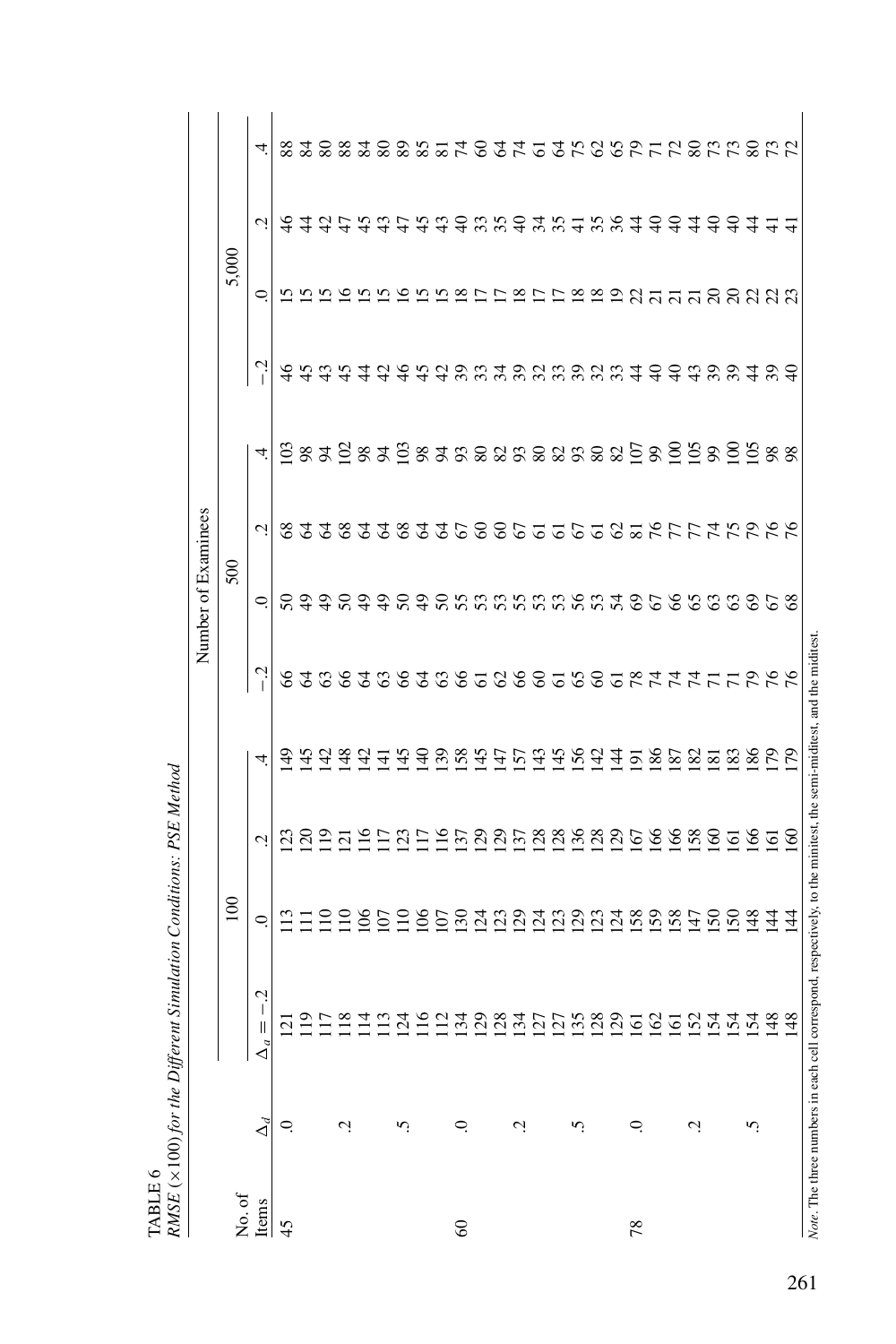|           |            |                                                                                                                     |                 |                  |                          |                 | Number of Examinees                        |                |                 |                               |                     |                |                 |
|-----------|------------|---------------------------------------------------------------------------------------------------------------------|-----------------|------------------|--------------------------|-----------------|--------------------------------------------|----------------|-----------------|-------------------------------|---------------------|----------------|-----------------|
| No. of    |            |                                                                                                                     | 100             |                  |                          |                 | 500                                        |                |                 |                               | 5,000               |                |                 |
| Items     | $\Delta_d$ | $\mathbf{\mathcal{L}}$<br>T<br>$\mid \mid$<br>$\Delta_a$                                                            | Q               | ų                | 4                        | L,<br>T         | Q                                          | ų              | 4               | ų<br>$\overline{\phantom{a}}$ | Q                   | ų              | 4               |
| 45        | Ó.         |                                                                                                                     | $\overline{31}$ | 33               | $\overline{\mathcal{E}}$ | 8               |                                            | 5              | 2               | 22                            | ∞                   | 23             | 33              |
|           |            |                                                                                                                     | 29              | $\frac{8}{2}$    | 36                       | 58              |                                            | 58             | $\mathfrak{L}$  | $\overline{c}$                | $\approx$           | $\overline{N}$ | $\approx$       |
|           |            | នគនិងន                                                                                                              |                 | $\overline{5}$   | 36                       | 59              | 888888                                     | 59             | $\mathbb{S}^3$  | $\overline{c}$                | $\overline{\infty}$ | $\overline{z}$ |                 |
|           | ų          |                                                                                                                     |                 | $\overline{5}$   | 35                       | $\mathcal{S}$   |                                            | $\overline{6}$ | 57              | 22                            | $\overline{\infty}$ | g              | 284             |
|           |            |                                                                                                                     |                 | $\mathcal{Z}$    | $^{29}$                  | 58              |                                            | \$3\$          | $\mathcal{S}$   | $\frac{2}{21}$                | $\overline{\infty}$ | 25             | $30^{20}$       |
|           |            | $\mathcal{S}$                                                                                                       | 85885           | $\frac{26}{2}$   | $\frac{30}{2}$           |                 |                                            |                | 63              |                               | $\infty$            | $\overline{N}$ |                 |
|           | N.         | 33                                                                                                                  |                 | $\overline{29}$  | 33                       | $\delta$        |                                            | $\overline{6}$ | 57              | 23                            | $^{\circ}$          | Z              | $\mathcal{L}$   |
|           |            | <b>គគ</b>                                                                                                           | 122             | $\overline{21}$  | 28                       | 58              | 388                                        | 57             | $\mathcal{S}$   | S                             | $^{\infty}$         | S              | ಸ               |
|           |            |                                                                                                                     | 123             | $\mathcal{Z}$    | 28                       | 59              |                                            | 59             | 63              |                               | $\infty$            | ਨ              | 29              |
| $\otimes$ | Q          | 43                                                                                                                  | $\overline{41}$ | $\overline{43}$  | $\mathcal{S}$            | $\mathcal{L}$   | 5                                          | $\mathcal{L}$  | 68              |                               | O                   | 23             | ಸ               |
|           |            | $\overline{39}$                                                                                                     | 138             | $\overline{39}$  | $\frac{46}{5}$           | 60              |                                            | $\infty$       | 63              | $\overline{\Omega}$           | ഉ                   | $\overline{a}$ | 26              |
|           |            | 38                                                                                                                  | 136             | $\overline{39}$  | $\overline{47}$          | 588             | $\begin{array}{c} 0 \\ 0 \\ 0 \end{array}$ | $\infty$       | 66              | 22                            | ഉ                   | 22             | 30              |
|           | L,         | 43                                                                                                                  | 140             | $\ddot{c}$       | 48                       |                 |                                            | 62             | 67              | 23                            | ഉ                   | $\mathfrak{L}$ | ಸ               |
|           |            | 38                                                                                                                  | 138             | $\overline{39}$  | $\overline{4}$           |                 | 59                                         |                | 63              | ಸ                             | ⊵                   | ಸ              | 27              |
|           |            | 38                                                                                                                  | $\frac{36}{5}$  | 38               | 45                       | $\overline{61}$ | <u>ಭಿ</u> 8                                | $\delta$       | 65              | 22                            | $\overline{0}$      | 23             | ಸ               |
|           | Νj.        | $\overline{43}$                                                                                                     | $\overline{41}$ | $\overline{4}$   | 48                       | 88              |                                            | $\mathcal{C}$  | 68              | 23                            | $\approx$           | $\mathfrak{L}$ | 32              |
|           |            | 38                                                                                                                  | $\overline{37}$ | 38               | 43                       |                 | 59                                         | $\delta$       | 2               | 22                            | $\mathcal{S}$       | 23             | 29              |
|           |            | $\overline{39}$                                                                                                     | $\overline{37}$ | $\overline{.39}$ | $\frac{4}{4}$            | $\overline{6}$  | $\infty$                                   | $\overline{6}$ | 66              | 23                            | $\overline{a}$      | $\overline{c}$ | 32              |
| 78        | Q          |                                                                                                                     | 173             | 175              | 85                       | $\overline{L}$  |                                            |                | 82              | 26                            |                     | 26             | 32              |
|           |            | 776                                                                                                                 | 174             | $\overline{76}$  | 82                       | 73              | ドドキロ                                       | 78777          | 80              | 25                            | ន្តន្តន្តន្តន       | 25             | $\overline{30}$ |
|           |            |                                                                                                                     | $\overline{5}$  | 76               | 85                       | 75              |                                            |                | $\overline{81}$ | 25                            |                     | 25             | $\overline{5}$  |
|           | L,         | $\overline{6}$                                                                                                      | 60              | 63               | $\overline{r}$           | 72              |                                            |                | $\overline{7}$  | 25                            |                     | 25             | $\overline{5}$  |
|           |            | $\mathcal{S}$                                                                                                       | $\overline{6}$  | $\overline{R}$   | $\mathcal{L}$            | $\frac{8}{3}$   | $\frac{8}{3}$                              |                |                 | 23                            |                     | $\overline{c}$ | $\approx$       |
|           |            | 65                                                                                                                  | 162             | $\overline{8}$   | 73                       | $\mathcal{L}$   | $\circledcirc$                             | 777            | 5528            | 23                            |                     | $\overline{c}$ | $\mathfrak{S}$  |
|           | Ν,         | 165                                                                                                                 | 162             | $\frac{6}{27}$   | 82                       | 76              | 72                                         |                |                 | $\overline{z}$                |                     | $\overline{z}$ | 33              |
|           |            | 57                                                                                                                  | 56              |                  | 76                       | 75              |                                            | 본              |                 | $\frac{5}{2}$                 | $\mathbb{F}$        | $\frac{5}{2}$  | $\overline{5}$  |
|           |            | 56                                                                                                                  | 155             | 168              | 176                      | 76              | $\overline{z}$                             | 75             | $\mathcal{E}$   | $\tilde{z}$                   | $\mathcal{L}$       | 27             | 32              |
|           |            | Note. The three numbers in each cell correspond, respectively, to the minitest, the semi-miditest, and the miditest |                 |                  |                          |                 |                                            |                |                 |                               |                     |                |                 |

TABLE 7<br>RMSE (×100) for the Different Simulation Conditions: CE Method *RMSE* (×100) *for the Different Simulation Conditions: CE Method* TABLE 7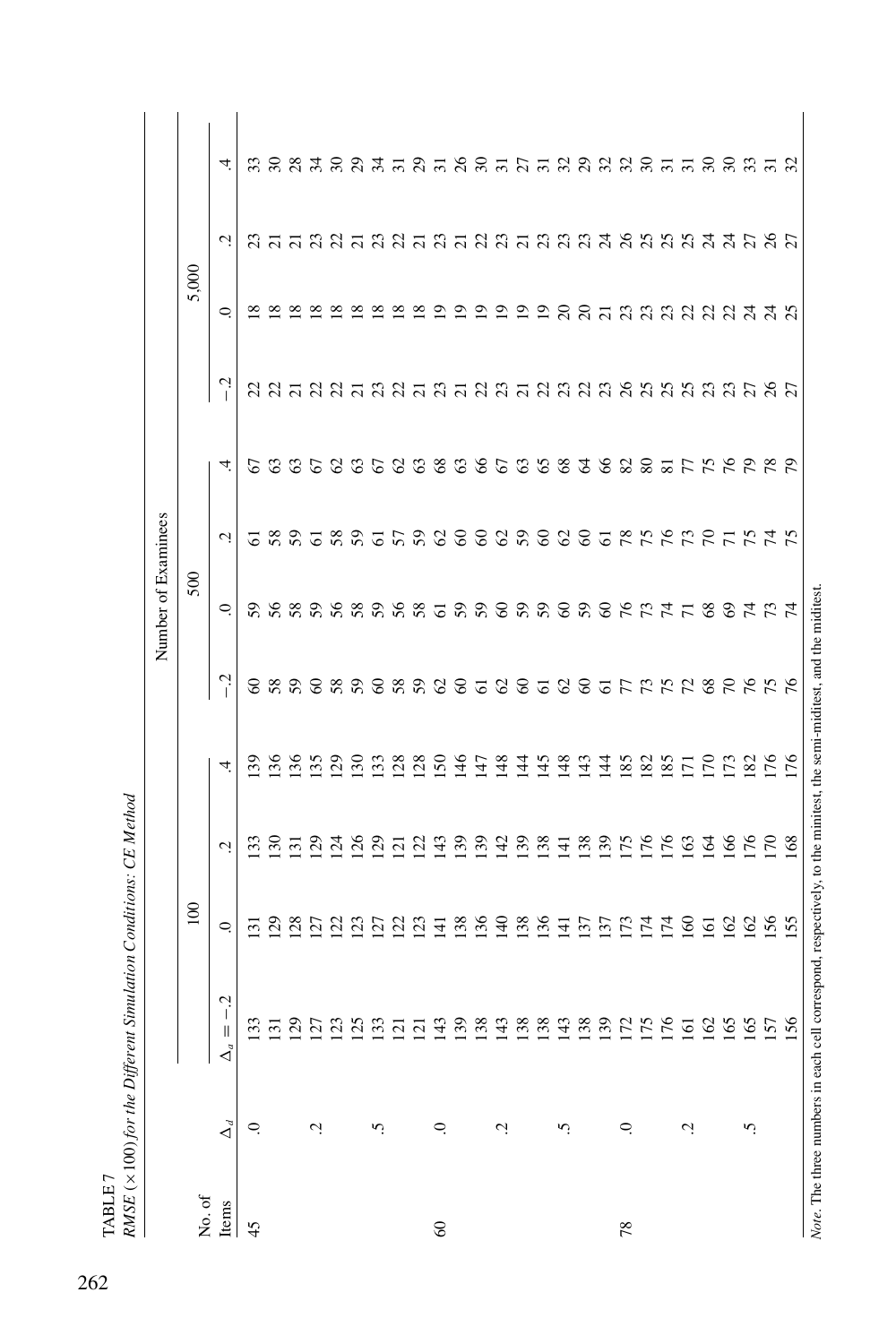- PSE has slightly less *SD* than CE, especially for small sample size conditions.
- $-\Delta_a$  has a small effect on *SD* that is largest for PSE and small sample sizes.
- Anchor test type has a small effect on *SD* mostly favoring miditest and semi-miditest over minitest, mostly for the small sample size.
- $-\Delta_d$  has almost no effect on *SD*.
- Effects on RMSE (Tables 6 and 7; Figure 1):
	- Sample size has a large effect on RMSE, which decreases as sample size increases.
	- $-\Delta_a$  has a modest effect on RMSE, which increases as  $|\Delta_a|$  increases.
	- "Test length" has a modest effect on RMSE. RMSE increases as "test length" increases.
	- CE versus PSE interacts with sample size in its effect on RMSE. PSE is slightly better for the small sample size while CE is much better for the large sample size, and is slightly better for medium sample size.
	- Anchor test type has a small but nearly consistent effect on RMSE favoring miditest and semi-miditest over minitest for both CE and PSE.
	- $-\Delta_d$  has almost no effect on RMSE.

With respect to the focus of this study, the main conclusion is that the effect of the type of anchor test consistently favors miditests and semi-miditests over minitests,  $2$  but is small and not practically significant, and is much smaller than the effects of (a) CE versus PSE for bias, *SD* and RMSE, or (b) sample size on *SD* and RMSE, or (c)  $\Delta_a$  on bias and RMSE or (d) "test length" on *SD* and RMSE.

The result that CE is better than PSE with respect to equating bias and worse than PSE with respect to *SD* in our simulations augment the recent findings of Wang, Lee, Brennan, and Kolen (2006), who compared the equating performance of PSE and CE in a simulation study. While Wang et al. varied the *SD* of the ability distribution that we did not, we presmoothed the data and varied the sample size and test difficulty difference, something that Wang et al. did not.

#### **Simulations Under NEAT Design from a Multidimensional IRT Model**

#### *Simulation Design*

We obtained a data set from a licensing test. Of the total 118 multiple choice items in the test, items 1–29 are on language arts, 30–59 are on mathematics, 60–88 are on social studies, and 89–118 are on science. As each of these four content areas can be considered to measure a different dimension, we fitted a four-dimensional IRT model (e.g., Reckase, 1997) with IRF

$$
(1 + e^{-(a_{1i}\theta_1 + a_{2i}\theta_2 + a_{3i}\theta_3 + a_{4i}\theta_4 - b_i)})^{-1},
$$
  
\n
$$
\theta = (\theta_1, \theta_2, \theta_3, \theta_4)' \sim \mathcal{N}_4(\mu = (0, 0, 0, 0)', \Sigma),
$$
\n(3)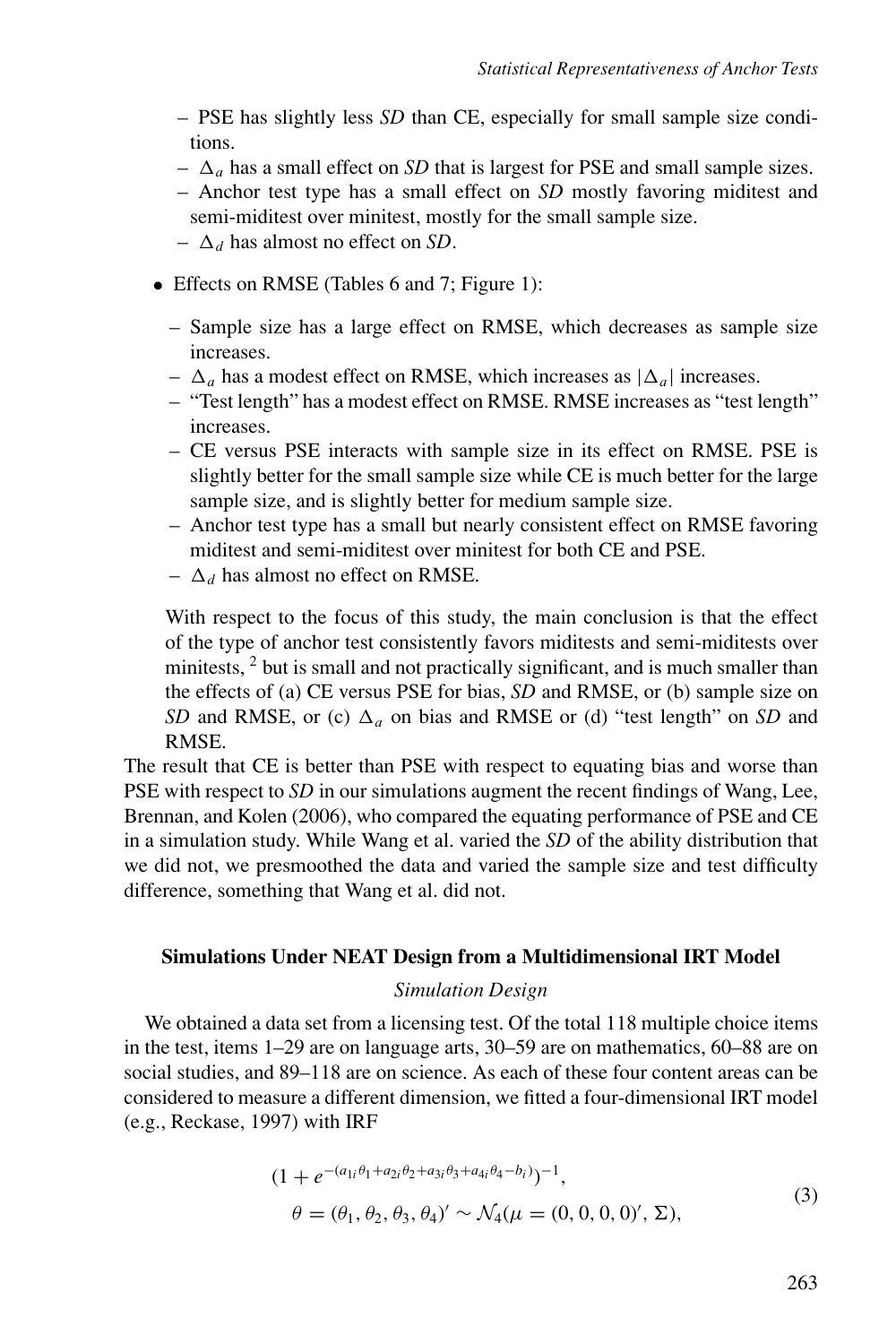

FIGURE 1. *Bias (multiplied by 100) in the CE method for tests with 5,000 examinees and*  $\Delta_d = .0$ . *The three rows of plots correspond to number of items* = 45, 60, and 78. *The four columns correspond to population difference*  $\Delta_a = -2, 0, 0.2$ , and 0.4.

the symbols having the usual meanings, to the data set. The diagonals of  $\Sigma$  are set to 1 to ensure identifiability of the model parameters. For any item *i*, only one among  $a_{1i}$ ,  $a_{2i}$ ,  $a_{3i}$ , and  $a_{4i}$  is assumed to be non-zero, depending on the item content (e.g., for an item from the first content area,  $a_{1i}$  is nonzero while  $a_{2i} = a_{3i} = a_{4i} = 0$ , so that we deal with a simple-structure multidimensional IRT (MIRT) model.

The estimated item parameter values were used as generating item parameters of test *Y*. A bivariate normal distribution  $\mathcal{D}_k^*$  was fitted to the log-slope and difficulty parameter estimates corresponding to *k*th content area,  $k = 1, 2, \ldots, 4$ . The generating item parameters for *k*th content area for *X* were randomly drawn from D<sup>∗</sup> *<sup>k</sup>* . Because we are generating data from a multidimensional IRT model, *X* can differ from *Y* in more complicated ways than for the unidimensional IRT simulation. Hence we manipulated the difficulty parameters of the test  $X$  in the following ways to consider several patterns of differences in difficulty between *X* and *Y*: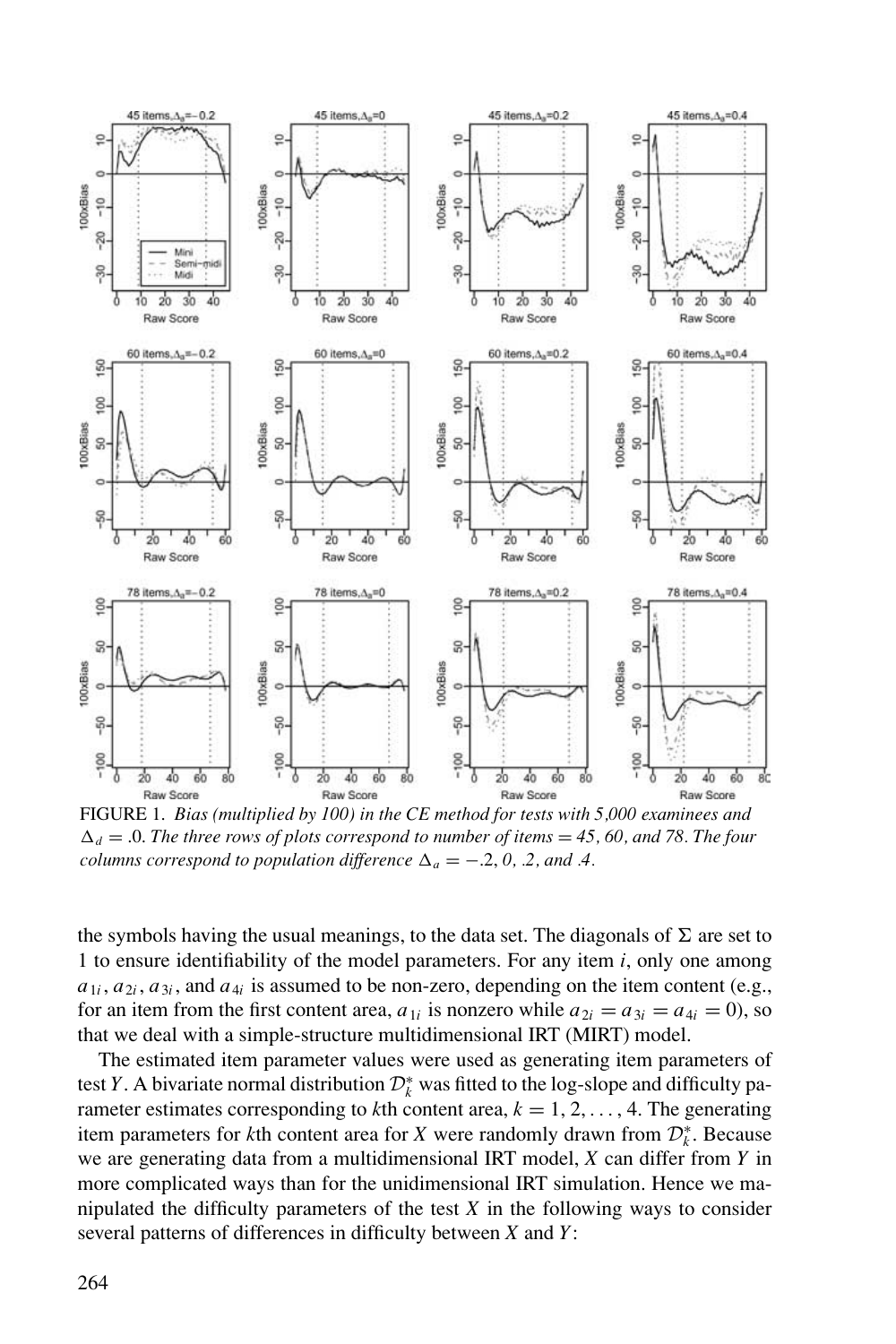- 1. *No* difference (denoted as "N")—no manipulation.
- 2. We added  $\Delta_d$  to the generating difficulty parameters for the first content area for *X* (denoted as "O" because the difference between *X* and *Y* is in *one* dimension).
- 3. We added  $\Delta_d$  to the generating difficulty parameters for the first and third content areas for *X* (denoted as "T" because the difference is in *two* dimensions).
- 4. We added  $\Delta_d$  to the generating difficulty parameters of each item in *X* (denoted as "A" because the difference is in *all* dimensions).
- 5. We added  $\Delta_d$  to the generating difficulty parameters for the first and third content areas in *X*, but subtracted  $\Delta_d$  from the generating difficulty parameters for the second and fourth content area (denoted as "D" because the difference is *differential* in the dimensions).

We assume that the anchor test has, respectively, 12, 13, 12, and 13 items of the four content areas, leading to an anchor test length of 50. The generating item parameters for the *k*th content area for the anchor tests were also randomly drawn using the respective distribution D<sup>∗</sup> *<sup>k</sup>* . The generating item parameters of the minitest were randomly drawn from the distribution  $\mathcal{D}_{k}^{*}$  as is. The generating item parameters of the semi-miditest and the miditest were randomly drawn from a distribution that is the same as  $\mathcal{D}_{k}^{*}$  except for the *SD* of the difficulties, which was set to one-half and one-tenth, respectively, of the corresponding quantity in  $\mathcal{D}_{k}^{*}$ . The generating item parameters for the tests *X*, *Y*, and the anchor tests were the same for all *R* replications.

We only used test length of 118 and sample size of 5,000 for the multidimensional simulation. We let  $\Delta_a$  vary among the three values 0, .2, and .4, and  $\Delta_d$  among the three values 0, .2, and .5. We used the same three anchor tests (minitest, miditest, and semi-miditest) and the same two equating methods (CE and PSE) as in the unidimensional IRT simulation.

The steps in the simulation are the same as those for the unidimensional IRT simulation except for the following three differences:

- The number of replications is 200 here to reduce computational time.
- The difference between the populations *P* and *Q* may be of more complicated nature just like the difference between the tests *X* and *Y*. We used  $g<sub>O</sub>(\theta)$  =  $\mathcal{N}_3(\mathbf{0}, \widehat{\Sigma})$  where  $\widehat{\Sigma}$  is the estimate obtained from fitting the model expressed in Equation 3 to the operational test data set. We used  $g_P(\theta) = \mathcal{N}_3(\mu_P, \hat{\Sigma})$ , where  $\mu_p$ , which quantifies the difference between *P* and *Q*, was set to be one of the following: 1.  $\mu_p = 0$ , i.e., no difference ("N") between *P* and  $Q$ , 2.  $\mu_p = (\Delta_a, 0, 0, 0)'$ , i.e., is there is difference in one dimension ("O"), 3.  $\mu_p = (\Delta_a, 0, \Delta_a, 0)$ , i.e., there is difference in two dimensions ("T"), 4.  $\mu_p = (\Delta_a, \Delta_a, \Delta_a, \Delta_a)'$ , i.e., the difference is the same in all dimensions ("A"), and 5.  $\mu_p = (\Delta_a, -\Delta_a, \Delta_a, -\Delta_a)'$ , i.e., differentially different ("D"). The fifth type of difference, "D", is similar to what was found in, e.g., Klein and Jarjoura (1985; see, e.g., figures 2 and 3 in that paper).
- Application of Equation 2 to compute the true equating function here would have required four-dimensional numerical integration. Hence we take a different approach to compute the true equating function. For each simulation condition, we generate responses to both *X* and *Y* of huge examinee samples, of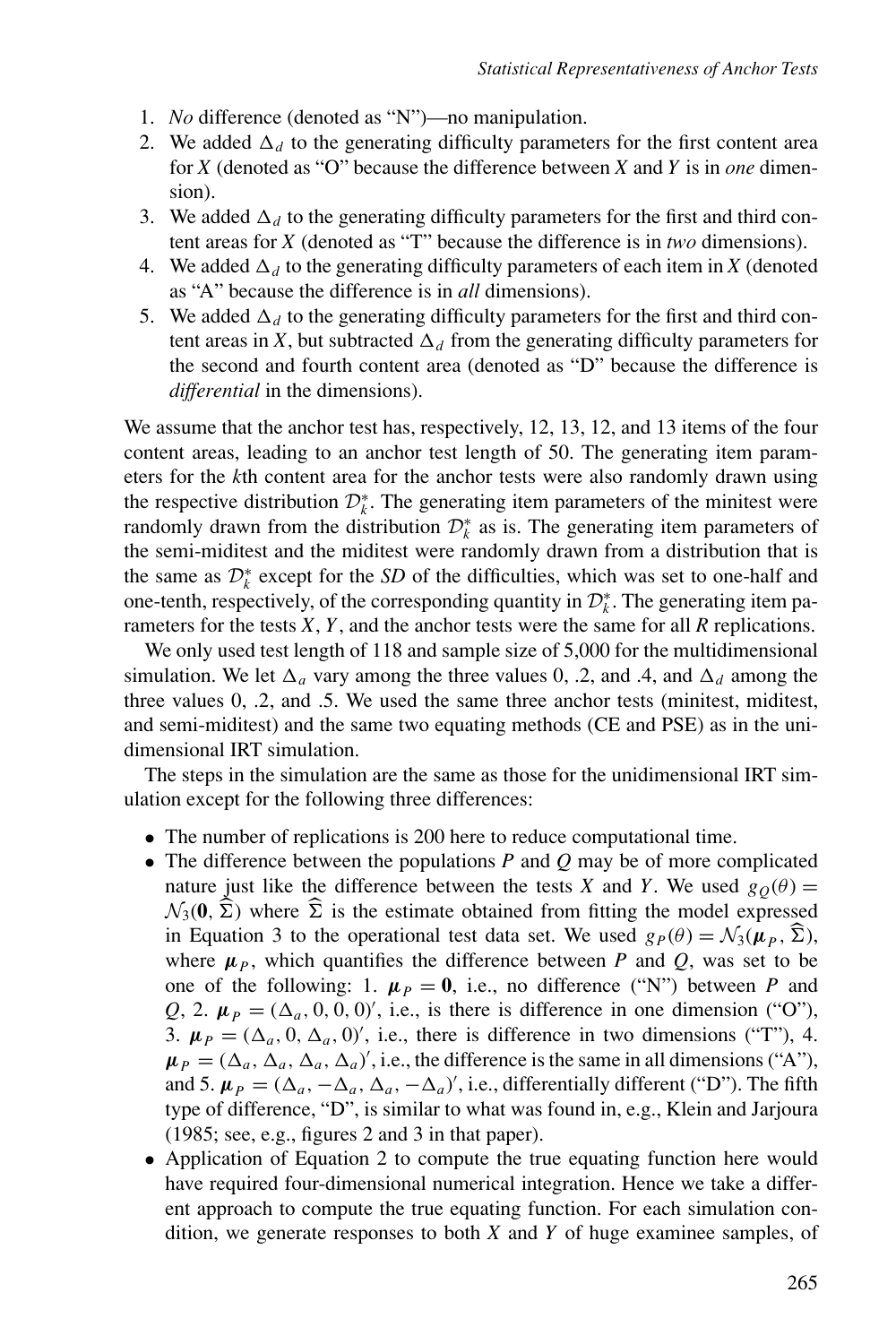

FIGURE 2. *Bias of equating for equating X to Y (top row) and Y to X (bottom row) for minitest and semi-miditest for the pseudo-data example.*

size 250,000, from *P* and *Q*, and perform a single-group equipercentile equating (combining the samples from *P* and *Q*) using linear interpolation. We repeated this computation several times with different random seeds—negligible differences between the equating functions obtained from these repetitions ensured that the above method produced the true equating function with sufficient accuracy.

# *Simulation Results*

Tables 8 and 9 show the RMSEs for PSE and CE for the several simulation conditions. Each vertical cell of three values show the RMSEs for a simulation case. The three numbers in each cell correspond, respectively, to the the minitest, the semimiditest, and the miditest. The *SD*s (not shown) are very close for all the simulation conditions and the differences in the equating bias (not shown) primarily govern the differences between the RMSEs.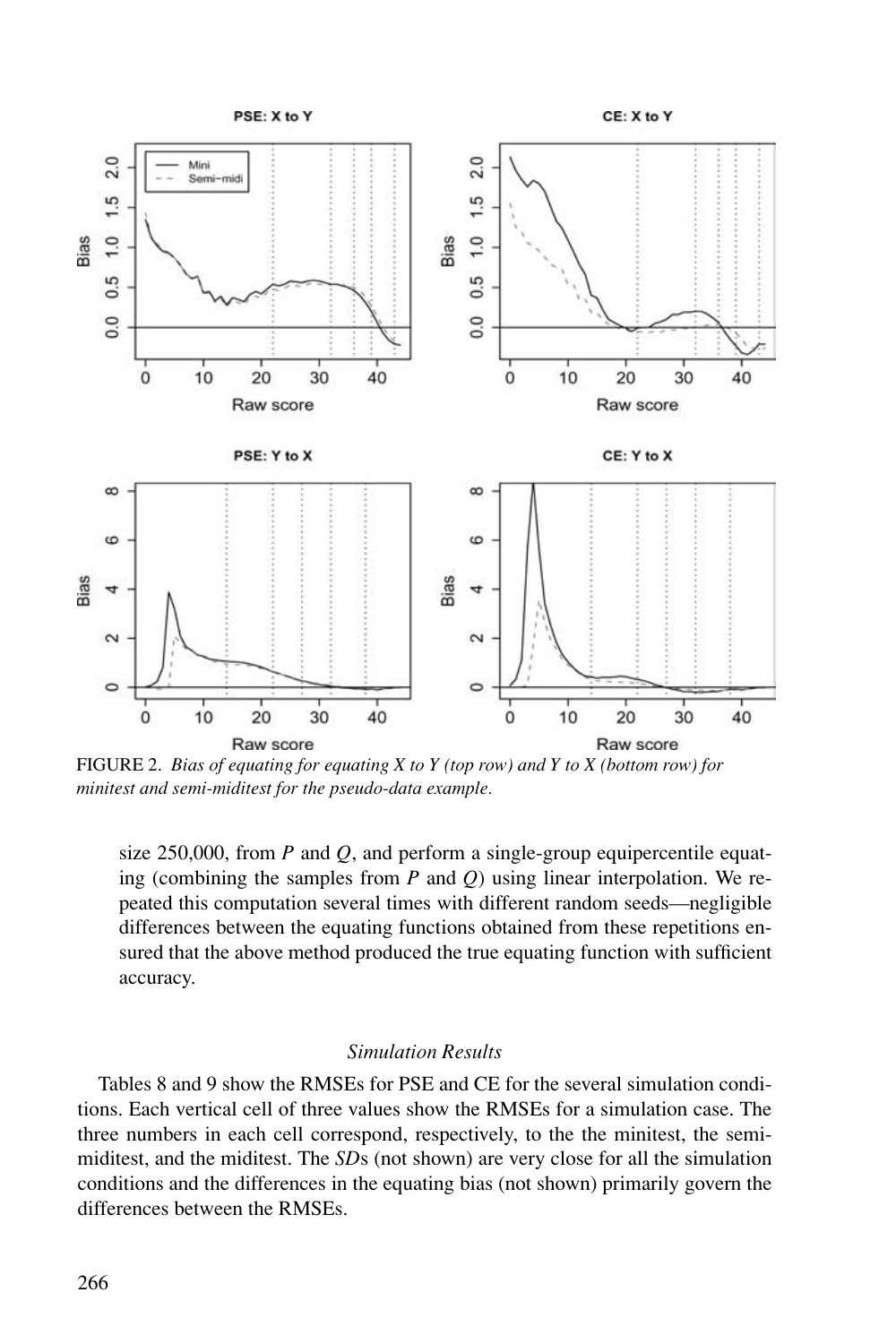

FIGURE 3. *SEE for equating X to Y (top two panels) and Y to X (bottom two panels) for minitest and semi-miditest for the pseudo-data example.*

The factor that has the largest effect on the RMSE is the population difference  $\Delta_a$ . The RMSE increases as  $\Delta_a$  increases. The pattern of difference between the two populations also has substantial effect, with pattern "A" associated with the largest values of RMSE. The test differences appear to have no effect on the RMSE.

With respect to the focus of this study, several conditions slightly favor the miditest and semi-miditest while a few others slightly favor the minitest. However, the difference in RMSE between the anchor tests is always small, and far below the DTM, even under conditions (e.g., population difference pattern "D" and  $\Delta_a = .4$ ) that are adverse to equating and worse than what is usually observed operationally. Thus, there seems to be no practically significant difference in equating performance of the three anchor tests.

The results regarding comparison of PSE-vs-CE, which maybe of interest as Wang et al. (2006) did not generate data from a MIRT model, are similar to those from our unidimensional IRT simulation. The RMSE for PSE is mostly larger than CE when the populations are different, the largest differences being observed when population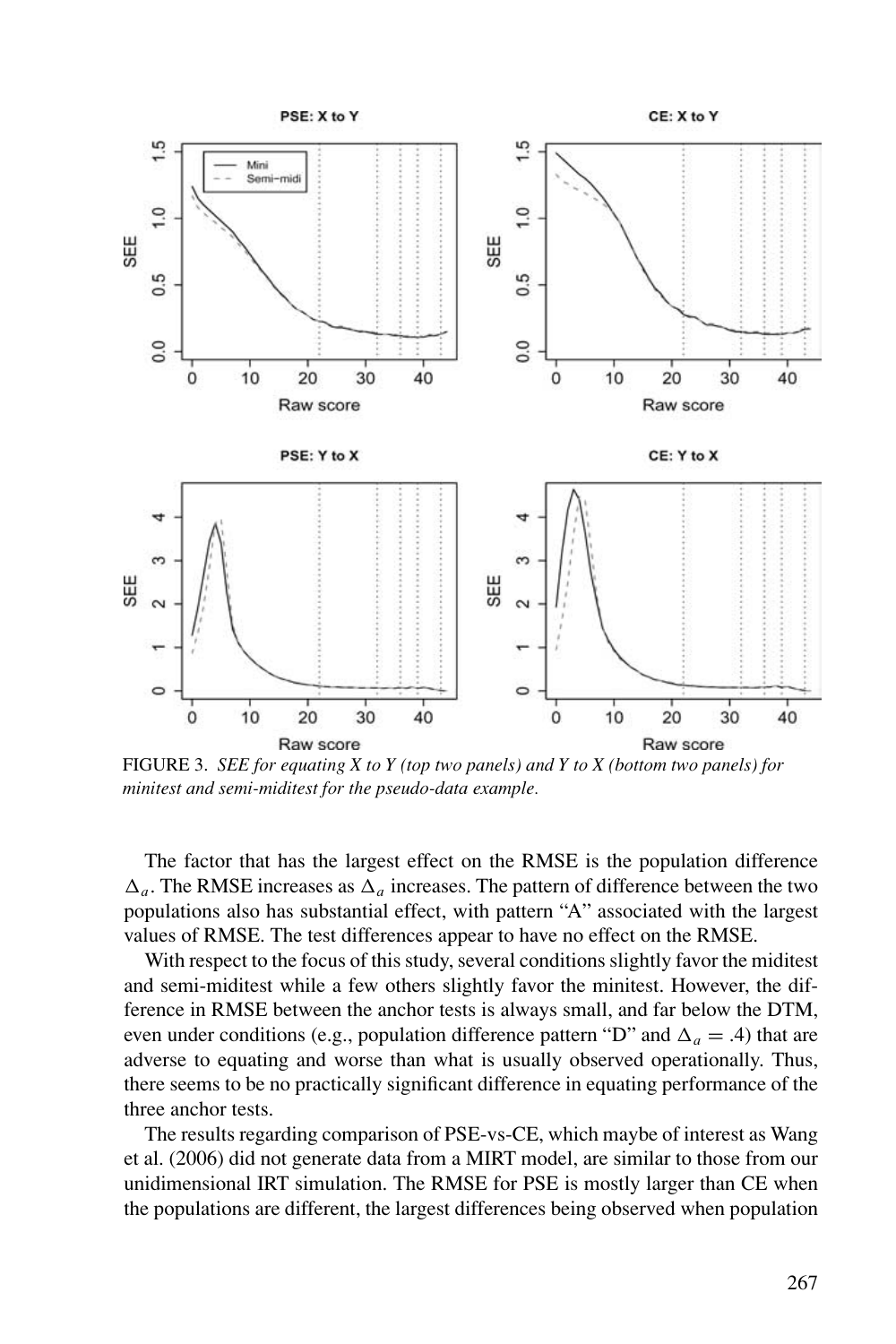| Population    |                  |              |            |                |         | <b>Test Difference</b> |         |        |         |     |
|---------------|------------------|--------------|------------|----------------|---------|------------------------|---------|--------|---------|-----|
| Difference    |                  | N            |            | $\overline{O}$ |         | T                      |         | A      |         | D   |
| Pattern       | $\Delta_a$       | $\Delta_d=0$ | $\cdot$ .2 | $.5\,$         | $\cdot$ | .5                     | $\cdot$ | $.5\,$ | $\cdot$ | .5  |
| ${\bf N}$     | $\overline{0}$ . | 29           | 29         | 30             | 29      | 30                     | 30      | 30     | 29      | 30  |
|               |                  | 28           | 28         | 28             | 28      | 29                     | 28      | 30     | 28      | 29  |
|               |                  | 28           | 28         | 28             | 28      | 29                     | 28      | 29     | 28      | 29  |
| $\mathcal{O}$ | $\cdot$          | 31           | 32         | 32             | 32      | 30                     | 32      | 31     | 32      | 32  |
|               |                  | 31           | 31         | 32             | 31      | 30                     | 31      | 32     | 31      | 32  |
|               |                  | 31           | 31         | 34             | 31      | 31                     | 31      | 33     | 32      | 35  |
|               | .4               | 37           | 36         | 39             | 34      | 34                     | 35      | 36     | 37      | 42  |
|               |                  | 36           | 37         | 39             | 35      | 35                     | 36      | 38     | 37      | 42  |
|               |                  | 39           | 41         | 44             | 38      | 38                     | 39      | 40     | 41      | 48  |
| T             | $\cdot$          | 38           | 39         | 30             | 40      | 32                     | 39      | 31     | 42      | 29  |
|               |                  | 37           | 37         | 31             | 38      | 33                     | 37      | 32     | 40      | 29  |
|               |                  | 37           | 37         | 31             | 38      | 31                     | 37      | 32     | 40      | 31  |
|               | .4               | 58           | 35         | 35             | 38      | 41                     | 36      | 38     | 33      | 32  |
|               |                  | 54           | 37         | 36             | 39      | 43                     | 37      | 39     | 34      | 32  |
|               |                  | 56           | 35         | 35             | 36      | 37                     | 35      | 37     | 34      | 35  |
| A             | $\cdot$          | 59           | 59         | 56             | 59      | 57                     | 59      | 57     | 59      | 56  |
|               |                  | 58           | 57         | 58             | 58      | 58                     | 58      | 59     | 58      | 58  |
|               |                  | 56           | 56         | 55             | 56      | 56                     | 56      | 56     | 56      | 55  |
|               | .4               | 107          | 103        | 103            | 103     | 103                    | 103     | 103    | 103     | 103 |
|               |                  | 105          | 105        | 105            | 106     | 106                    | 105     | 106    | 105     | 105 |
|               |                  | 104          | 098        | 098            | 098     | 098                    | 098     | 098    | 098     | 098 |
| D             | $\cdot$          | 29           | 29         | 28             | 29      | 30                     | 29      | 30     | 30      | 35  |
|               |                  | 29           | 29         | 29             | 29      | 31                     | 30      | 31     | 29      | 34  |
|               |                  | 28           | 28         | 30             | 28      | 29                     | 28      | 30     | 29      | 40  |
|               | .4               | 30           | 30         | 29             | 34      | 37                     | 32      | 32     | 29      | 47  |
|               |                  | 37           | 33         | 31             | 39      | 42                     | 36      | 37     | 30      | 43  |
|               |                  | 30           | 31         | 32             | 32      | 33                     | 30      | 31     | 35      | 56  |

*RMSE* (×100) *for the Different Multidimensional IRT Simulation Conditions for the PSE Method for a 118-Item Test and Sample Size of 5,000 for High-Correlation Case*

*Note*. The three numbers in each cell correspond, respectively, to the minitest, the semi-miditest, and the miditest.

difference is of the type A and  $\Delta_a = .4$  (whereas CE leads to RMSEs ranging between .41 and .43, PSE leads to RMSEs ranging between 1.03 and 1.07). Interestingly, the PSE performs slightly better than CE when the population difference is of the type D, even when  $\Delta_a = .4$ . This finding somewhat contradicts the recommendation of Wang et al. (2006, p. 15) that "... generally speaking, the frequency estimation method does produce more bias than chained equipercentile method and the difference in bias increases as group differences increase" as the "difference in bias" seems to depend in a complicated manner on the type of group difference. This can be a potential future research topic.

TABLE 8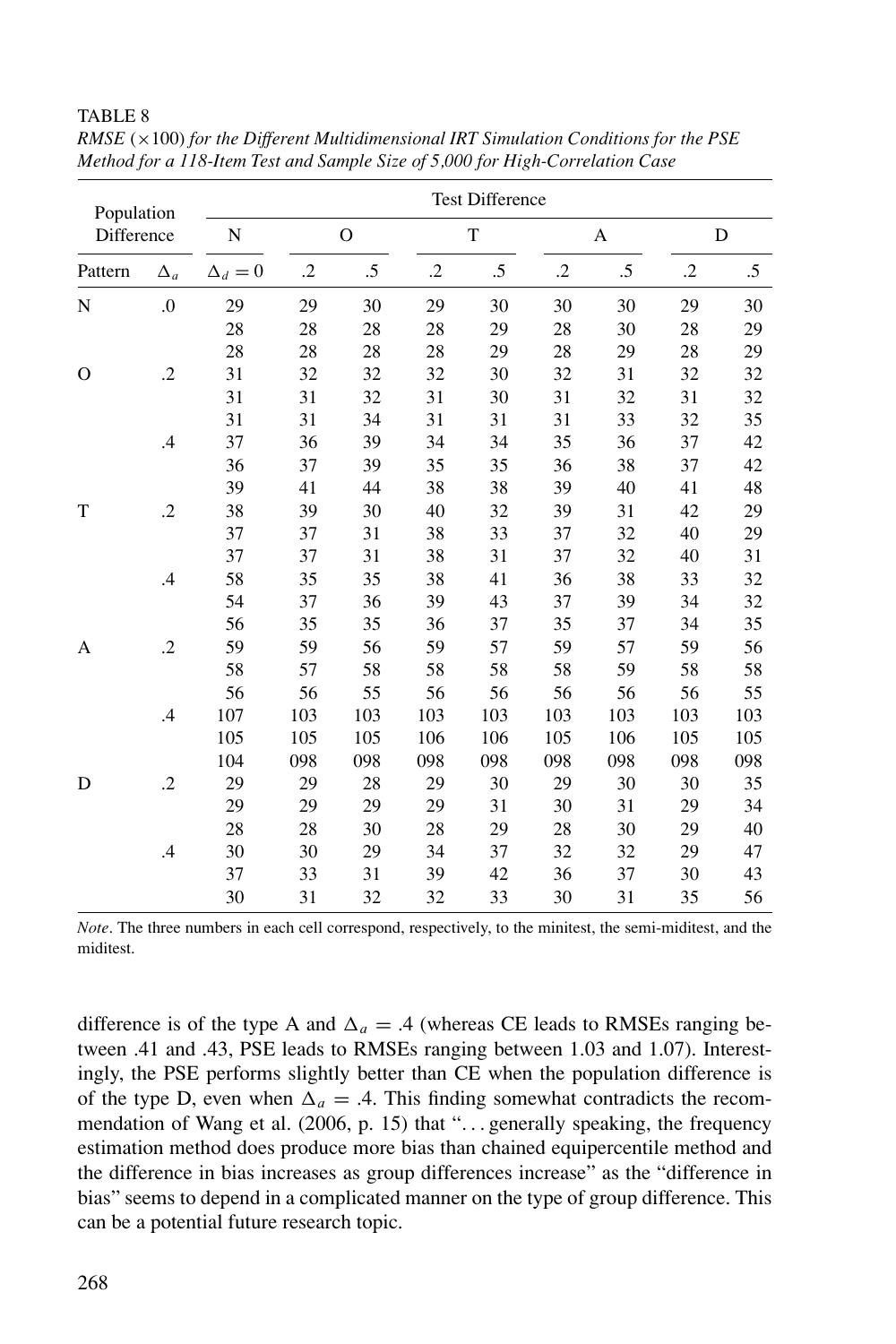|                          |            |              |         |          |         | <b>Test Difference</b> |         |              |         |    |
|--------------------------|------------|--------------|---------|----------|---------|------------------------|---------|--------------|---------|----|
| Population<br>Difference |            | ${\bf N}$    |         | $\Omega$ |         | T                      |         | $\mathbf{A}$ |         | D  |
| Pattern                  | $\Delta_a$ | $\Delta_d=0$ | $\cdot$ | .5       | $\cdot$ | .5                     | $\cdot$ | .5           | $\cdot$ | .5 |
| N                        | 0.         | 32           | 31      | 32       | 31      | 32                     | 32      | 32           | 31      | 32 |
|                          |            | 30           | 30      | 31       | 30      | 31                     | 30      | 31           | 30      | 31 |
|                          |            | 30           | 30      | 30       | 30      | 30                     | 30      | 30           | 30      | 30 |
| $\circ$                  | $\cdot$    | 31           | 32      | 31       | 32      | 31                     | 32      | 31           | 32      | 32 |
|                          |            | 30           | 31      | 31       | 31      | 31                     | 30      | 31           | 30      | 31 |
|                          |            | 30           | 31      | 32       | 31      | 31                     | 30      | 31           | 31      | 33 |
|                          | $\cdot$ 4  | 32           | 31      | 33       | 31      | 31                     | 31      | 32           | 32      | 35 |
|                          |            | 31           | 32      | 33       | 32      | 32                     | 32      | 32           | 32      | 34 |
|                          |            | 33           | 34      | 36       | 32      | 32                     | 33      | 33           | 34      | 39 |
| T                        | $\cdot$    | 32           | 32      | 31       | 33      | 31                     | 33      | 31           | 34      | 31 |
|                          |            | 31           | 31      | 31       | 32      | 31                     | 31      | 31           | 32      | 30 |
|                          |            | 31           | 31      | 32       | 31      | 31                     | 31      | 32           | 32      | 33 |
|                          | .4         | 36           | 31      | 31       | 32      | 34                     | 32      | 32           | 31      | 32 |
|                          |            | 34           | 31      | 31       | 32      | 34                     | 32      | 32           | 31      | 31 |
|                          |            | 35           | 35      | 36       | 34      | 33                     | 35      | 35           | 36      | 40 |
| A                        | $\cdot$    | 34           | 34      | 33       | 34      | 34                     | 34      | 34           | 34      | 33 |
|                          |            | 33           | 33      | 34       | 34      | 34                     | 34      | 34           | 34      | 34 |
|                          |            | 33           | 32      | 33       | 33      | 33                     | 33      | 33           | 32      | 33 |
|                          | $\cdot$ 4  | 43           | 42      | 42       | 42      | 42                     | 42      | 43           | 41      | 41 |
|                          |            | 42           | 43      | 43       | 43      | 43                     | 43      | 44           | 43      | 42 |
|                          |            | 41           | 40      | 39       | 40      | 40                     | 39      | 40           | 39      | 39 |
| D                        | $\cdot$    | 31           | 31      | 31       | 32      | 31                     | 31      | 31           | 34      | 40 |
|                          |            | 31           | 31      | 31       | 31      | 32                     | 32      | 32           | 31      | 37 |
|                          |            | 30           | 30      | 34       | 31      | 31                     | 30      | 32           | 32      | 45 |
|                          | $\cdot$ 4  | 32           | 32      | 34       | 32      | 34                     | 32      | 34           | 37      | 60 |
|                          |            | 34           | 32      | 32       | 34      | 37                     | 34      | 35           | 33      | 53 |
|                          |            | 32           | 37      | 41       | 34      | 33                     | 35      | 36           | 46      | 71 |

TABLE 9 *RMSE* (×100) *for the Different Multidimensional IRT Simulation Conditions for the CE Method for a 118-Item Test and Sample Size of 5,000 for High-Correlation Case*

*Note*. The three numbers in each cell correspond, respectively, to the minitest, the semi-miditest, and the miditest.

For the data set from the 118-item test, the estimated correlations between the components of *θ* range between .73 and .89, which can be considered too high for the test to be truly multidimensional. Hence, we repeated the simulations by considering a variance matrix (between the components of  $\theta$ )  $\Sigma^*$  whose diagonals are the same as those of  $\Sigma$ , but whose off-diagonals are re-adjusted to make each correlation implied by  $\Sigma^*$ .15 less than that implied by  $\Sigma$ . This brings down the correlations to values (between .58 and .74) that are high enough to be practical, but also low enough for the test to be truly multidimensional. The results for these simulations are similar to those in Tables 8 and 9 and are not reported. We also considered several content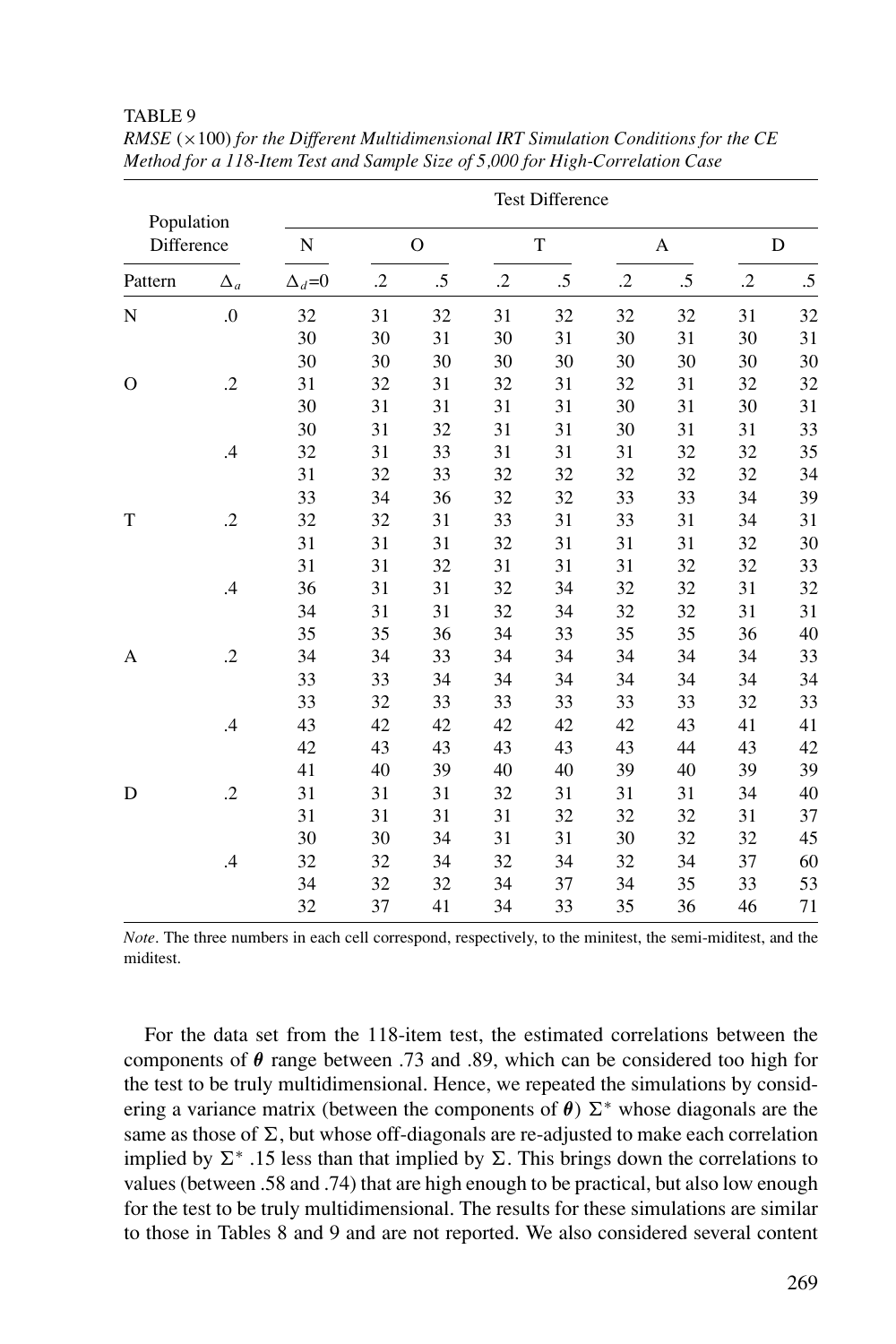nonrepresentative anchor tests, but they had mostly large RMSEs (results not shown), demonstrating the importance of content representativeness of the anchor tests. We also repeated the above multidimensional IRT simulation procedure using an admissions test data set; we fitted a 3-dimensional MIRT model as the test has three distinct item types; the results (not shown) were similar as above, i.e., there was hardly any difference in equating performance of the three types of anchor tests.

#### **Pseudo-Data Example**

It is not easy to compare a minitest versus a miditest or semi-miditest in operational setting, as almost all operational anchor tests are constructed to be minitests. However, a study by von Davier, Holland, and Livingston (2005) allowed us perform the comparison, even though it is rather limited because of short test lengths and short anchor lengths. The study considered a 120-item test given to two different examinee samples *P* and *Q* of sizes 6,168 and 4,237, respectively. The sample *Q* has a higher average score, by about a quarter in *SD*-of-raw-score unit. Two 44-item tests *X* and *Y*, as well as anchor tests (that were constructed to be minitests) of lengths 16, 20, and 24 were constructed by partitioning the 120-item test. The 20-item anchor was a subset of the 24-item anchor and the 16-item anchor was a subset of the 20 item anchor. The test *X* was designed to be much easier (the difference being about 128% in *SD*-of-raw-score unit) than the test *Y*.

Of the total 120 items in the test, items 1–30 are on language arts, 31–60 are on mathematics, 61–90 are on social studies, and 91–120 are on science. As the "minitest," we take the 16-item anchor test of von Davier et al. (2005). There were not enough middle-difficulty items to choose a miditest. The semi-miditest we chose was a subset of the 24-item anchor test of von Davier et al. We ranked the six items within each of the four content areas in the 24-item anchor test according to their difficulty (proportion correct); the four items ranked 2nd to 5th within each content area were included in the 16-item semi-miditest. Nine items belonged to both the minitest and semi-miditest. We refer to this example as a "pseudo-data" example rather than a "real data" example because the total tests and the anchor tests we consider were not operational, but artificially constructed from real data.

Note that by construction, the semi-miditest, like the minitest, is content representative. Also, the semi-miditest has roughly the same average difficulty as the minitest; the average difficulties of the minitest and the semi-miditest are .68 and .69, respectively, in *P*, and .72 and .73, respectively, in *Q*. However, the spread of the item difficulties of the semi-miditest is less than that of the minitest. For example, the *SD* of the item difficulties of the minitest and the semi-miditest are .13 and .09, respectively, in *P*, and .12 and .08 in *Q* (the *SD* of the item difficulties for *X* in *P* is .12 while that for *Y* in *Q* is .17).

The first four rows of Table 10 show the relevant anchor-test-to-total-test correlation coefficients.

We computed the equating functions for PSE and CE equipercentile methods, using presmoothing and linear interpolation, for the minitest and the semi-miditest for equating *X* to *Y* by pretending that scores on *X* were not observed in  $Q$  and scores on *Y* were not observed in *P* (i.e., treating the scores on *X* in *Q* and on *Y* in *P* as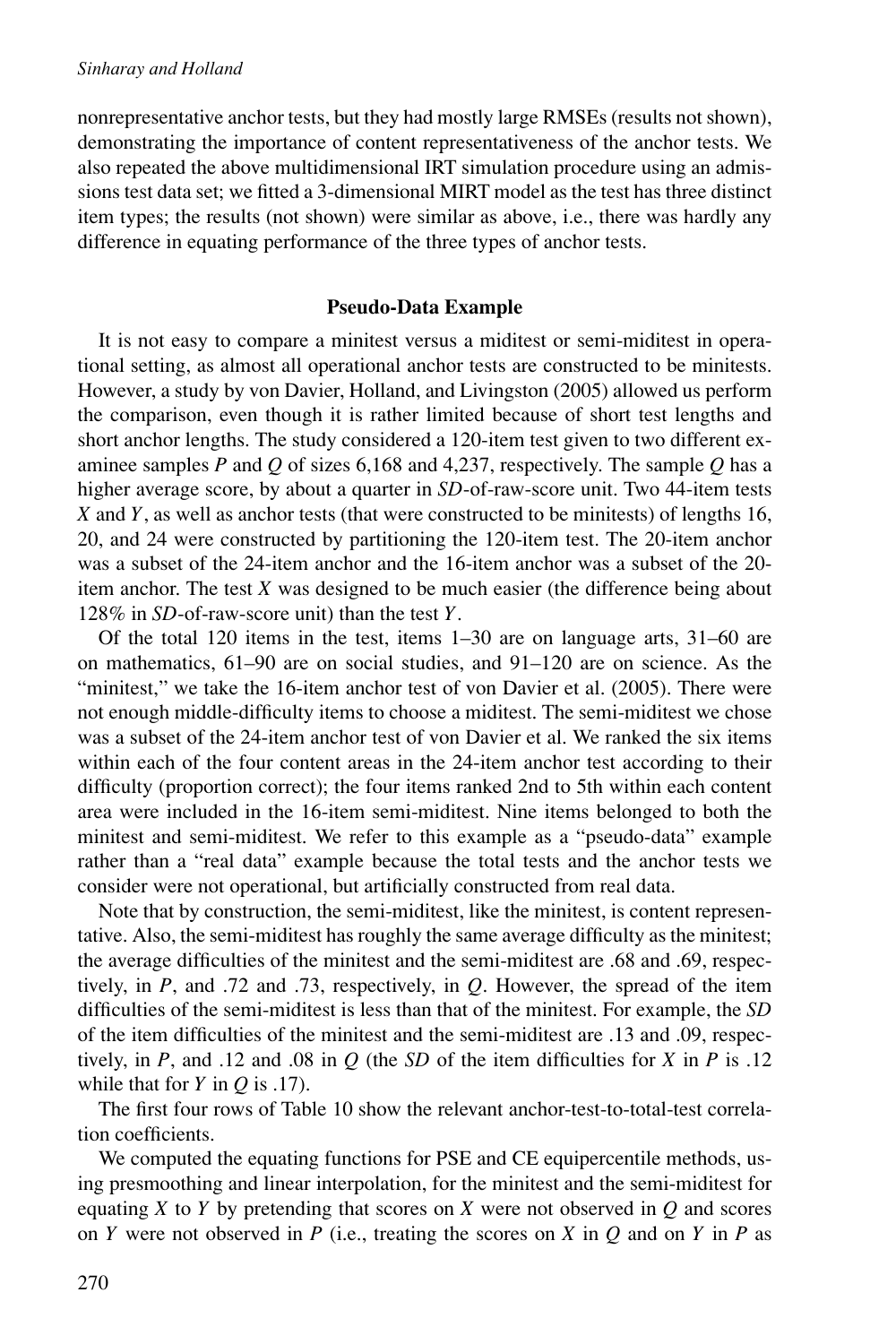TABLE 10 *Findings from the Long Basic Skills Test*

|                                                              | Minitest | Semi-Miditest |
|--------------------------------------------------------------|----------|---------------|
| Correlation for $X$ and $A$ in $P$                           | .75      | .73           |
| Correlation for Y and A in $O$                               | .73      | .68           |
| Correlation for $X$ and $A$ in $O$                           | .76      | .73           |
| Correlation for $Y$ and $A$ in $P$                           | .71      | .68           |
| Weighted average of bias: Equating $X$ to $Y$ , PSE          | .31      | .34           |
| Weighted average of absolute bias: Equating $X$ to $Y$ , PSE | .36      | .37           |
| Weighted average of bias: Equating $X$ to $Y$ , CE           | $-.05$   | $-.06$        |
| Weighted average of absolute bias: Equating $X$ to $Y$ , CE  | .18      | .08           |
| Weighted average of bias: Equating $Y$ to $X$ , PSE          | .34      | .35           |
| Weighted average of absolute bias: Equating $Y$ to $X$ , PSE | .36      | .36           |
| Weighted average of bias: Equating $Y$ to $X$ , CE           | .06      | .03           |
| Weighted average of absolute bias: Equating $Y$ to $X$ , CE  | .21      | .12           |

missing), and then for equating *Y* to *X* by pretending that scores on *Y* were not observed in *Q* and scores on *X* were not observed in *P*. We also computed the criterion ("true") equating function by employing a single-group equipercentile equating with linear interpolation on all the data from the combined sample of *P* and *Q*.

Figure 2 shows a plot of the bias in equating *X* to *Y* and *Y* to *X* for the semi-miditest and minitest. The bias here is defined as the difference between an equating function and the above-mentioned criterion equating function. Each panel of the figure also shows using vertical lines the five quantiles, for  $p = .025, .25, .50, .75, .975,$  of the scores on the test to be equated in the combined sample including *P* and *Q*.

Figure 3 shows a plot of the SEE for equating *X* to *Y* and for equating *Y* to *X* for the semi-miditest and minitest. Contrary to the intuitive expectations of some of our colleagues, Figure 3 shows that at the extreme scores the SEE obtained by using a mini anchor test is not smaller than the SEE obtained by using a semi-miditest. If anything, the opposite phenomenon holds. Also, Figures 1 and 3 show that at the extreme scores the bias for a semi-miditest is not systematically worse than that for a minitest either.

Table 10 also shows weighted averages of equating bias, the weight at any score point being proportional to the corresponding frequency in the combined sample.

There is hardly any difference between the minitest and the semi-miditest with respect to equating bias and SEE, especially in the region where most of the observations lie. The PSE method slightly favors the minitest while the CE method slightly favors the semi-miditest. Compared to the PSE method, the CE method has substantially lower equating bias and marginally higher SEE.

Thus, the pseudo-data example, even with its limitations, such as short test and anchor test lengths and large difference between the total tests, provides us with some evidence that a semi-miditest does not perform any worse than a minitest in operational equating.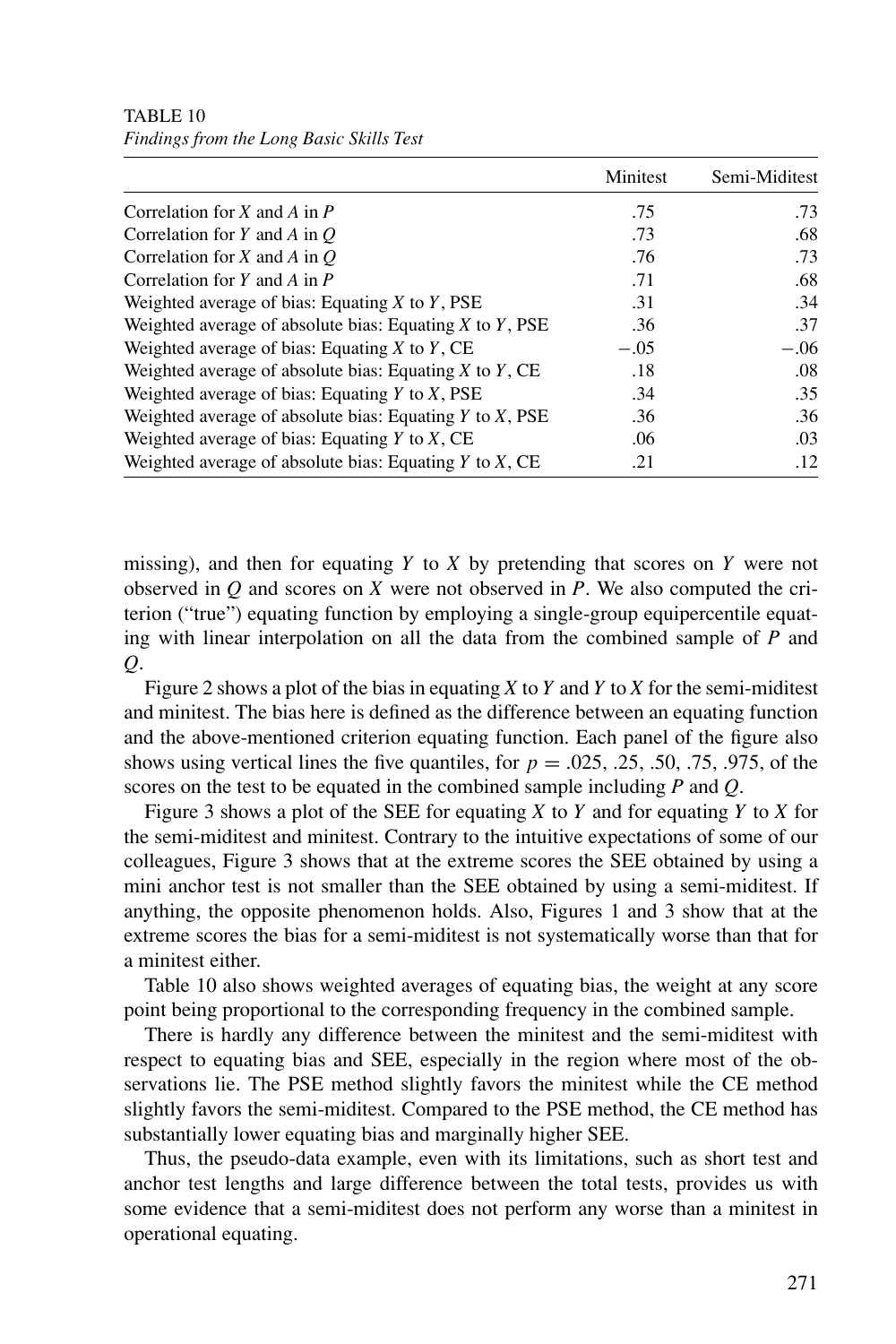#### **Discussion and Conclusions**

This article examines the choice of anchor tests for observed score equating, and challenges the traditional view that a "minitest" is the best choice for an anchor test. Several simulation studies and a pseudo-data example are used to study the equating performance, especially equating bias and the SEE, of several anchor tests, including those having statistical characteristics that differ from those of a minitest. We show that content-representative anchor tests with item difficulties that are centered appropriately but have less spread than those of total tests perform as well as minitests in equating. Note that our suggested anchor tests will often be easier to construct operationally than minitests.

Thus, our results suggest that the requirement of an anchor test to have the same spread of item difficulty as the total tests may be too restrictive and need not be optimal. The design of anchor tests can be more flexible than the use of minitests without losing any important statistical features in the equating process. Our recommendation then is to enforce a restriction on the spread of item difficulties of an anchor test only when it leads to operational convenience. For example, for tests using internal anchors, using a minitest (i.e., restricting the spread to be the same as that of the total tests) may be more convenient because the scarce extreme difficulty items can be used in the anchor test and hence in both of the tests to be equated. For external anchors, our recommendation is to worry about content, average difficulty, and any other requirement, but not about spread of difficulty.

Our findings will be most applicable to testing programs using external anchors. All the results reported in this article were obtained using external anchors. Though some limited simulations (results not reported) showed that the miditest and semimiditest perform as well as the minitest even for internal anchors, we do not recommend the use of the formers to the internal anchor case because of the abovementioned reason (the scarce items being used in both of the tests to be equated) and also because including middle difficulty items in the anchor test might create difficulties for the test developers to meet the test specifications when they choose the remaining items in the total test.

Though not the focus of the article, we also find interesting results regarding the comparison of PSE and CE that augment the recent findings of Wang et al. (2006). Both of these studies find that CE has less equating bias and more SEE than PSE in general. However, our work is more extensive than Wang et al. regarding some aspects, e.g., we simulate data under a MIRT model (that can be argued to reflect reality better than a unidimensional IRT model) and perform presmoothing of the data using loglinear models.

Before full-scale operational use of miditests and semi-miditests, the following issues may need attention:

- 1. A comparison of the performance of miditests and semi-miditests with minitests under more conditions is needed. For example, this study did not vary factors such as
	- (a) ratio of the length of the anchor and the total test given a total test length,
	- (b) mean difficulty of the anchor test in comparison to that of the total tests,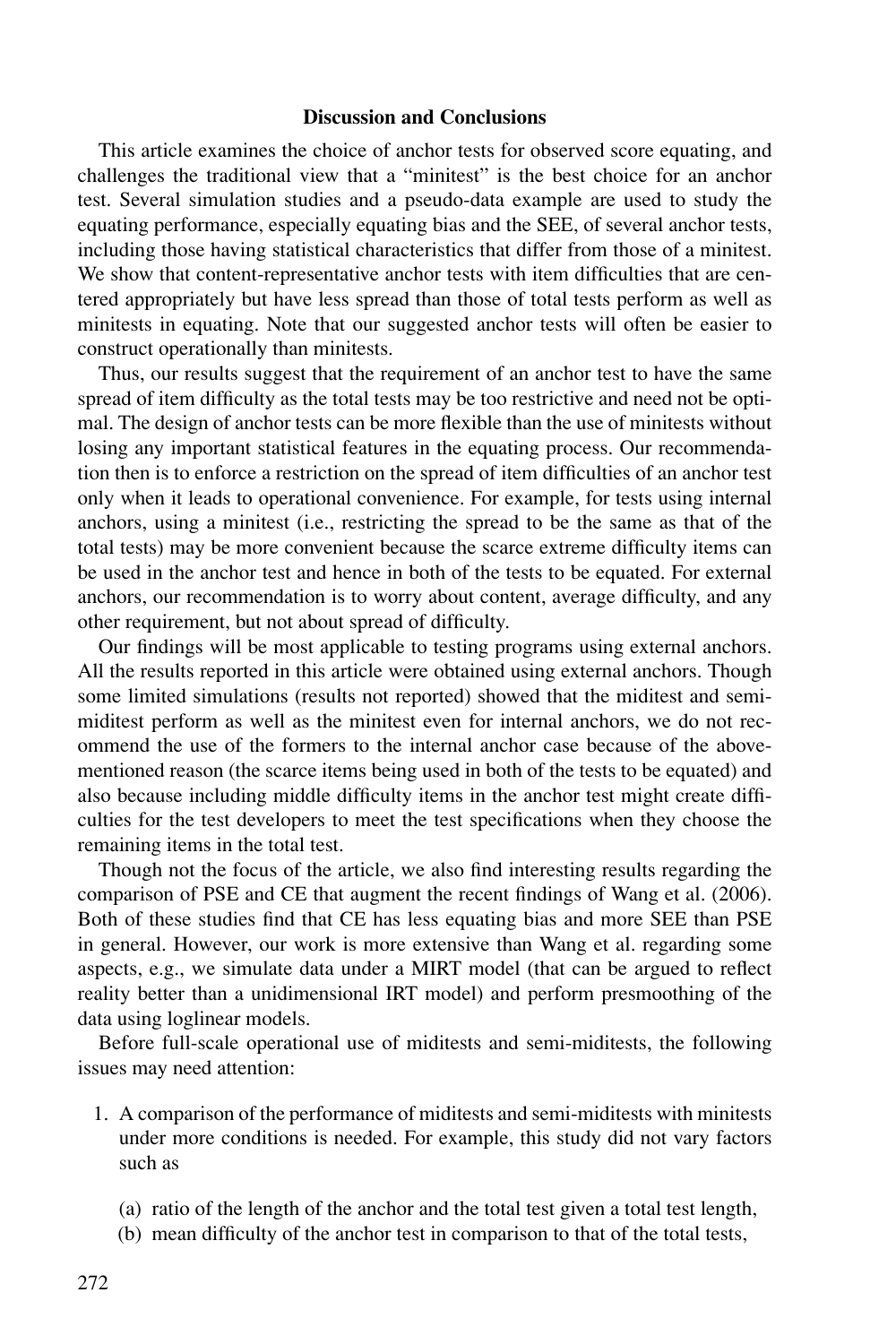- (c) distribution of the item difficulties for the total test,
- (d) ratio of the sizes of the samples from *P* and *Q*,
- (e) the *SD* of the generating ability distributions, and
- (f) the difference in mean ability of *Q* and mean difficulty of *Y*. The difference was set equal in our simulations; however, the semi-miditest and the miditest performed as well as the minitest in limited simulations performed by setting these two quantities unequal (results not reported here).
- 2. A comparison of miditests and semi-miditests with minitests for several operational data sets should be performed.
- 3. It will be useful to examine the equating performance of miditests and semimiditests for other types of equating methods such as IRT true score equating. It may be useful to consider other equating criteria like the same distributions property (Kolen & Brennan, 2004) and the first- and second-order equity property (e.g., Tong & Kolen, 2005).
- 4. The effect of miditests and semi-miditests on the robustness of anchor tests to varying degrees of differential item functioning (DIF) should be examined. It may happen that the difficulty of some anchor test items changes between the two test administrations because of context effects, test security issues, etc. and it will be useful to examine whether minitests or miditests are more robust to such problems.
- 5. The following practical issues should be considered:
- (a) When the anchor test is external, can the examinees easily find it if it is a miditest (and be less motivated to answer that)?
- (b) How to choose a miditest or semi-miditest when the anchor items are mostly based on a shared stimulus like a reading passage.

#### **Notes**

 ${}^{1}$ A content-representative anchor is one in which the proportion of items in each content area is the same as, or very similar to, that of the total tests.

<sup>2</sup>The only simulation cases when the minitest performs better compared to miditest and semi-miditest correspond to 78 items, 100 examinees, and  $\Delta_d = 0$  or .2 (e.g., see Tables 6 and 7); even for these cases, it was found that the advantage of the minitest is not statistically significant.

### **Acknowledgments**

The authors thank Michael Kolen, Alina von Davier, Shelby Haberman, Neil Dorans, Samuel Livingston, Tim Moses, Dan Eignor, Gautam Puhan, Jinghua Liu, and the reviewers for their invaluable advice. The authors gratefully acknowledge the help of Kim Fryer with proofreading. Any opinions expressed in this publication are those of the authors and not necessarily of Educational Testing Service.

# **References**

Angoff, W. H. (1968). How we calibrate College Board scores. *College Board Review, 68,* 11–14.

Angoff, W. H. (1971). Scales, norms and equivalent scores. In R. L. Thorndike (Ed.), *Educational measurement* (2nd ed.). Washington, DC: American Council on Education.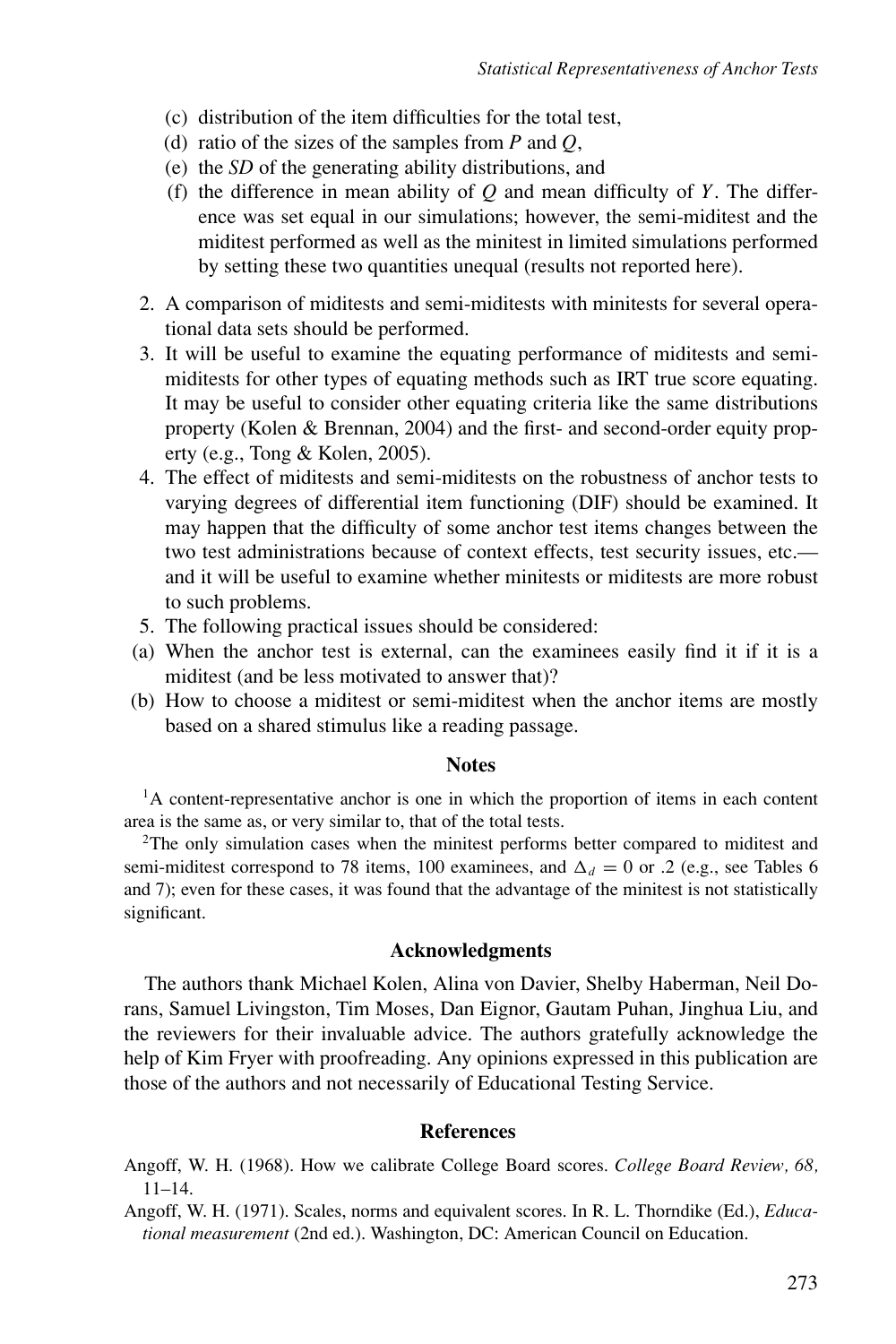- Budescu, D. (1985). Efficiency of linear equating as a function of the length of the anchor test. *Journal of Educational Measurement, 22*(1), 13–20.
- Cook, L. L., & Petersen, N. S. (1987). Problems related to the use of conventional and item response theory equating methods in less than optimal circumstances. *Applied Psychological Measurement, 11,* 225–244.
- Davey, T., Nering, M. L., & Thompson, T. (1997). *Realistic simulation of item response data (Research Report 97-4).* Iowa City, IA: ACT, Inc.
- Dorans, N. J., & Feigenbaum, M. D. (1994). *Equating issues engendered by changes to the SAT and PSAT/NMSQT (ETS Research Memorandum 94–10)*. Princeton, NJ: Educational Testing Service.
- Dorans, N. J., Kubiak, A., & Melican, G. J. (1998). *Guidelines for selection of embedded common items for score equating* (ETS SR-98-02). Princeton, NJ: ETS.
- Haberman, S. J. (2006). *An elementary test of the normal 2PL model against the normal 3PL model* (ETS RR-06-10). Princeton, NJ: ETS.
- Hanson, B. A., & Beguin, A. A. (2002). Obtaining a common scale for the item response theory item parameters using separate versus concurrent estimation in the common-item equating design. *Applied Psychological Measurement, 26,* 3–24.
- Holland, P. W., & Thayer, D. T (2000). Univariate and bivariate loglinear models for discrete test score distributions. *Journal of Educational and Behavioral Statistics, 25*(2), 133–183.
- Klein, L. W., & Jarjoura, D. (1985). The importance of content representation for commonitem equating with non-random groups. *Journal of Educational Measurement, 22,* 197–206.
- Kolen, M. J. & Brennan, R. L. (2004). *Test equating, scaling, and linking: Methods and practices* (2nd ed.). New York: Springer-Verlag.
- Lord, F. M. (1950). *Notes on comparable scales for test scores* (RB-50-48). Princeton, NJ: Educational Testing Service.
- Lord, F. M., & Wingersky, M. S. (1984). Comparison of IRT true-score and equipercentile observed-score "equatings." *Applied Psychological Measurement, 8,* 453–461.
- Petersen, N. S., Marco, G. L., & Stewart, E. E. (1982). A test of the adequacy of linear score equating method. In P. W. Holland & D. B. Rubin (Eds.), *Test equating* (pp. 71–135) New York: Academic Press.
- Petersen, N. S., Kolen, M. J., & Hoover, H. D. (1989). Scaling, norming, and equating. In R. L. Linn (Ed.), *Eductional measurement* (3rd ed., pp. 221–262). Washington, DC: American Council on Education.
- Reckase, M. D. (1997). A linear logistic multidimensional model for dichotomous item response data. In W. J. van der Linden & R. K. Hambleton (Eds.), *Handbook of modern item response theory* (pp. 271–286). Hillsdale, NJ: Erlbaum.
- Sinharay, S., & Holland, P. W. (2006). *The correlation between the scores of a test and an anchor test* (ETS RR-06-04). Princeton, NJ: Educational Testing Service.
- Tong, Y., & Kolen, M. J. (2005). Assessing equating results on different equating criteria. *Applied Psychological Measurement, 29*(6), 418–432.
- von Davier, A. A., Holland, P. W., & Thayer, D. T. (2004). *The kernel method of equating.* New York: Springer.
- von Davier, A. A., Holland, P. W., & Livingston, S. A. (2005). An evaluation of the kernel equating method: A special study with pseudo-tests from real test data. Paper presented at the annual meeting of the National Council on Measurement in Education, Montreal.
- Wang, T., Lee, W., Brennan, R. L., & Kolen, M. J. (2006). A comparison of the frequency estimation and chained equipercentile methods under the common-item non-equivalent groups design. Paper presented at the annual meeting of the National Council on Measurement in Education, San Fransisco.